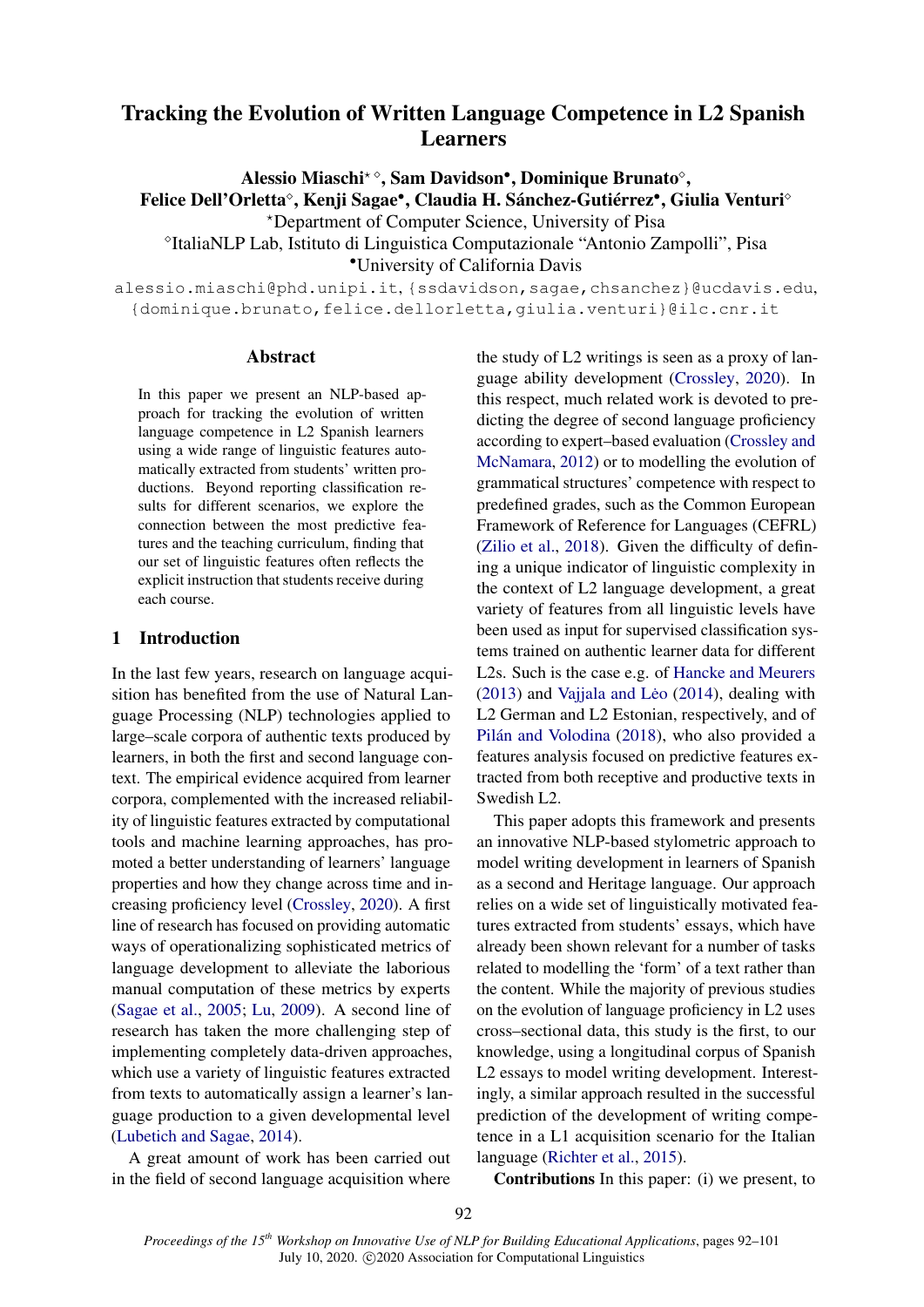the best of our knowledge, the first data–driven study which uses linguistic features from student data to model the evolution of written language competence in Spanish as a Second Language (SSL); (ii) we show that it is possible to automatically predict the relative order of two essays written by the same student at different course levels using a wide spectrum of linguistic features; (iii) we investigate the importance of linguistic features in predicting language growth at different course levels and whether they reflect the explicit instruction that students receive during each course.

### 2 Motivation and Approach

Studies of L2 writing have focused on linguistic complexity as an indicator of writing development [\(Lu,](#page-9-8) [2011;](#page-9-8) [Ortega,](#page-9-9) [2003\)](#page-9-9). This construct, however, is still ill-defined, as evidenced by the divergent measures of complexity utilized in different studies. Typical measures of complexity have been the length of the T-unit [\(Hunt,](#page-9-10) [1965\)](#page-9-10), the number of subordinate clauses in a text, or type to token ratios, among others. Instead of considering the construct as being multidimensional [\(Norris and](#page-9-11) [Ortega,](#page-9-11) [2009;](#page-9-11) [Bulté and Housen,](#page-8-2) [2012\)](#page-8-2) and, thus, encompassing an array of different features, most studies have selected one or two of these measures and used them as single indicators of complexity [\(Bulté and Housen,](#page-8-3) [2014\)](#page-8-3). This has prevented the development of much needed research that associates different steps of linguistic and written development with specific sets of characteristics. This situation has also prevented the formation of an indepth picture of how those specific aspects develop in relation to the grammatical, lexical or stylistic content taught in classes at different language course levels. This second objective of characterizing writing at different proficiency levels may provide useful insights into how writing samples could be used for placement tests or other assessments to determine which language course is best suited to further develop a student's linguistic skills.

In the concrete case of SSL, the literature indicates that one of the most difficult aspects to master for learners is the language's complex verbal morphology [\(Blake and Zyzik,](#page-8-4) [2016;](#page-8-4) [Salaberry,](#page-9-12) [1999\)](#page-9-12), given that verbal inflections express a complex cluster of person, number, tense, aspect and mood. Therefore, SSL courses tend to propose a step-bystep introduction to these different aspects of verbal morphology, generally following this order: (1) person and number in the present indicative, (2) past tenses (i.e., imperfect vs. preterite vs. pluperfect), and (3) mood (subjunctive vs. indicative). If this typical instructional sequence had to influence students' writing, it would be expected that learners show an increase in the variety of inflections that they are able to use over time. Nonetheless, several studies also indicate that a linguistic feature that has been learned in class may be mastered in exercises that focus on explicit knowledge but take additional time to unfold in tasks that require more implicit knowledge, such as free writing [\(El](#page-9-13)[lis and Shintani,](#page-9-13) [2013\)](#page-9-13). This means that a simple classification of students' proficiency based on the presence or absence of features studied in a particular course may not be accurate, as some students may explicitly know the rules for a specific inflectional distinction but still be unable to use them accurately in writing. Taking lack of use in writing as evidence for lack of explicit knowledge could entail that students be mistakenly invited to enroll in courses where those features that do not show in their writing are unnecessarily explained to them again. A better approach would thus be to know what students are able to do when they are enrolled in different courses and, only then, compare those abilities to see which match, or mismatch, the contents seen in that particular class. By using a large set of linguistic features, it is possible to understand which phenomena change across proficiency levels and whether they are explicitly related to the teaching guidelines.

This study aims at tackling some of the still open methodological issues in the literature on Spanish acquisition by decomposing the problem into two main research questions: *(i)* verify if it is possible to predict the relative order of two essays written by the same student at different course levels using a wide set of linguistic predictors automatically extracted from Spanish L2 written productions; *(ii)* understand which typologies of language phenomena contribute more to the identification of writing skills' evolution and whether such properties reflect the teaching guidelines of the courses.

Following the approach devised in [Richter et al.](#page-9-7) [\(2015\)](#page-9-7) we addressed the first research question as a classification task: given a pair of essays written by the same student and ordered according to the course level  $(d_1, d_2)$ , we classify whether  $C(d_2) > C(d_1)$ , where  $C(d_1)$  and  $C(d_2)$  correspond respectively to the course levels during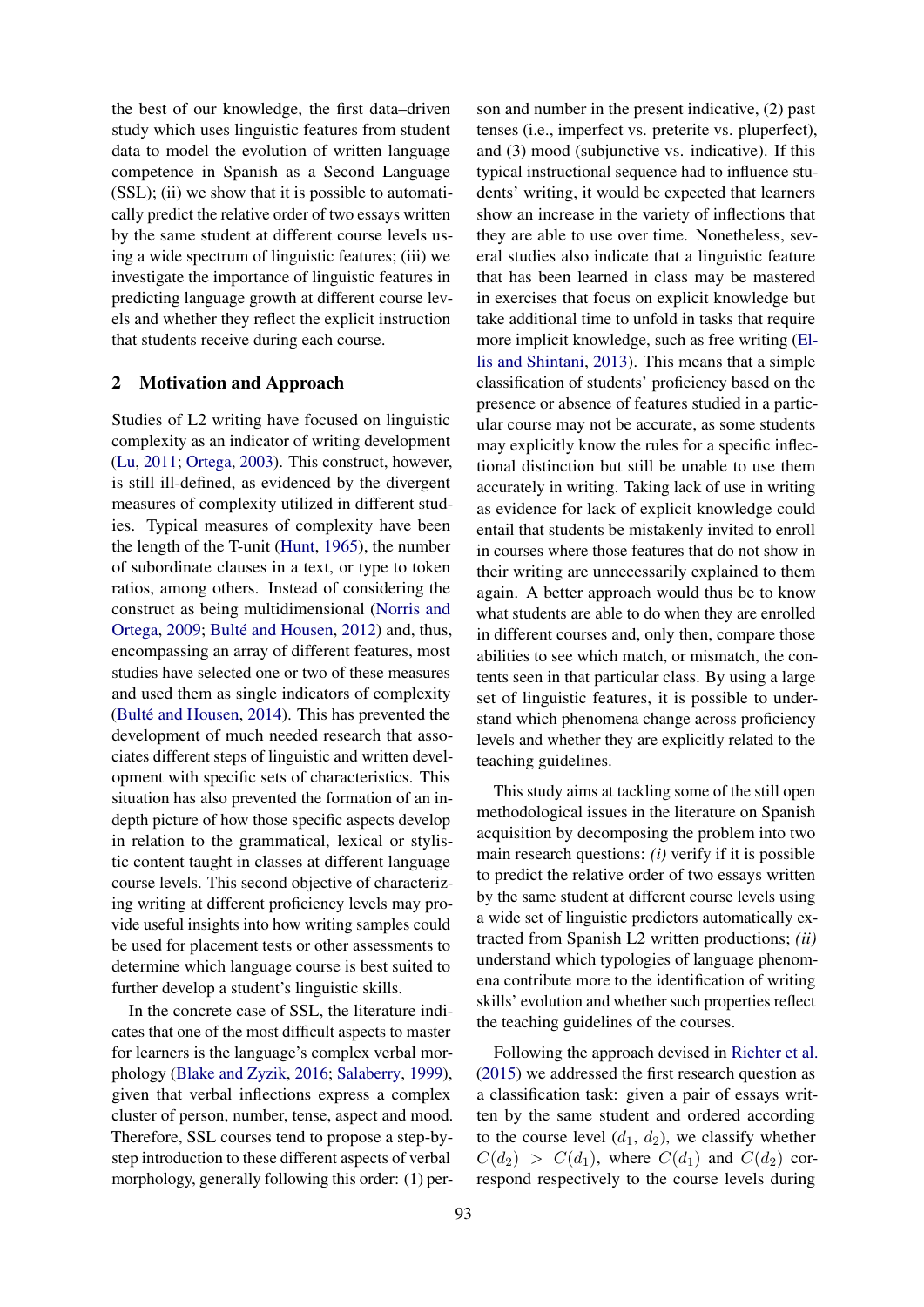<span id="page-2-0"></span>

| <b>Course Level</b>      | <b>Essays</b> | <b>Tokens</b> | <b>Students</b> |
|--------------------------|---------------|---------------|-----------------|
| Beginner (SPA 1-3)       | 2,058         | 485.435       | 1.130           |
| Intermediate (SPA 21-22) | 445           | 120,102       | 244             |
| Composition (SPA 23-24)  | 536           | 151.197       | 287             |
| Heritage (SPA 31-33)     | 459           | 130,684       | 244             |
| <b>Total</b>             | 3,498         | 887,418       | $1,905^1$       |

Table 1: Summary of corpus composition.

<span id="page-2-1"></span>

| <b>Terms Enrolled</b> | <b>Students</b> | <b>Essays</b> | <b>Tokens</b> |
|-----------------------|-----------------|---------------|---------------|
|                       | 267             | 984           | 290,399       |
|                       | 111             | 612           | 179,306       |
|                       | 32              | 242           | 74,956        |
|                       |                 | 48            | 13,977        |

Table 2: Longitudinal data summary.

which the student wrote  $d_1$  and  $d_2$ . Specifically, we model the problem as a binary classification task, training a Linear Support Vector Machine (LinearSVM) to predict the relative order of two essays written by the same student using a wide range of linguistic predictors automatically extracted from the POS tagged and dependency parsed essays. We rely on LinearSVM rather than more powerful learning algorithms, such as Neural Language Models, in order to obtain meaningful explanations when the classifier outputs its predictions to anchor the observed patterns of language development to explicit linguistic evidence.

We further extracted and ranked the feature weights assigned by the linear model in order to understand which typology of linguistic features contributes more to the classification task at different course levels. The assumption is that the higher the weight associated with a specific feature, the greater its importance in solving the classification task and, consequently, in modeling the student's written language evolution.

#### 3 Corpus and Features

#### 3.1 The COWS-L2H Corpus

We analyzed development of student writing from the *Corpus of Written Spanish of L2 and Heritage Speakers*, or COWS-L2H [\(Davidson et al.,](#page-8-5) [2020\)](#page-8-5). This corpus consists of 3,498 short essays written by students enrolled in one of ten lower-division Spanish courses at a single American university. Concretely, these courses are organized as follows: Spanish (SPA) 1, 2, and 3 are the introductory

courses, which exposes students to the basic morphosyntax of Spanish; SPA 21 and 22 are the intermediate courses, focused on the development of reading and listening skills with a strong emphasis on lexical development; SPA 23 and 24 are two courses that specifically aim at improving writing skills with an emphasis on academic writing in Spanish; SPA 31, 32, and 33 are the Heritage speakers courses. These courses are grouped into four categories based on student proficiency and experience, as shown in Table [1.](#page-2-0)

Student compositions in the corpus are written in response to one of four writing prompts, which are changed periodically. During each period (an academic quarter, which consists of ten weeks of instruction) of data collection, students are asked to submit two compositions, approximately one month apart, in response to targeted writing prompts. These composition themes are designed to be relatively broad, to allow for a wide degree of creative liberty and open-ended interpretation by the writer. Prompts are intended to be accessible to writers at all levels of proficiency. Additionally, the use of broad themes invites the use of a variety of verb tenses and vocabulary. The use of specific writing prompts allows us to control for known topic effects on syntactic complexity among L2 learners [\(Yang et al.,](#page-9-14) [2015\)](#page-9-14).

The essays in the corpus were submitted by 1,370 unique student participants, with 415 student participants having submitted compositions in two or more academic terms (for a maximum of eight writing samples from each student). Thus, the corpus contains both cross-sectional and longitudinal data on the development of student writing in the context of a university language program. The distribution of the essays across the levels is uneven due to the distribution of student enrollment in Spanish courses. Because more students enroll in beginning Spanish courses than in advanced levels, a larger number of essays submitted to the corpus come from these beginner-level courses. The L2 Spanish learners are primarily L1 speakers of English, but due to the diverse student population of the source university, a large number are L1 speakers of other languages such as Mandarin. However, as English is the university's language of instruction, all students are either L1 or fluent L2 speakers of English. Those students enrolled in the Heritage courses (SPA 31 - 33) are, for the most part, L1 speakers of Spanish, having learned Spanish from

<sup>&</sup>lt;sup>1</sup>This number differs from the 1,370 unique participants, as students who participated in more than one category are represented twice.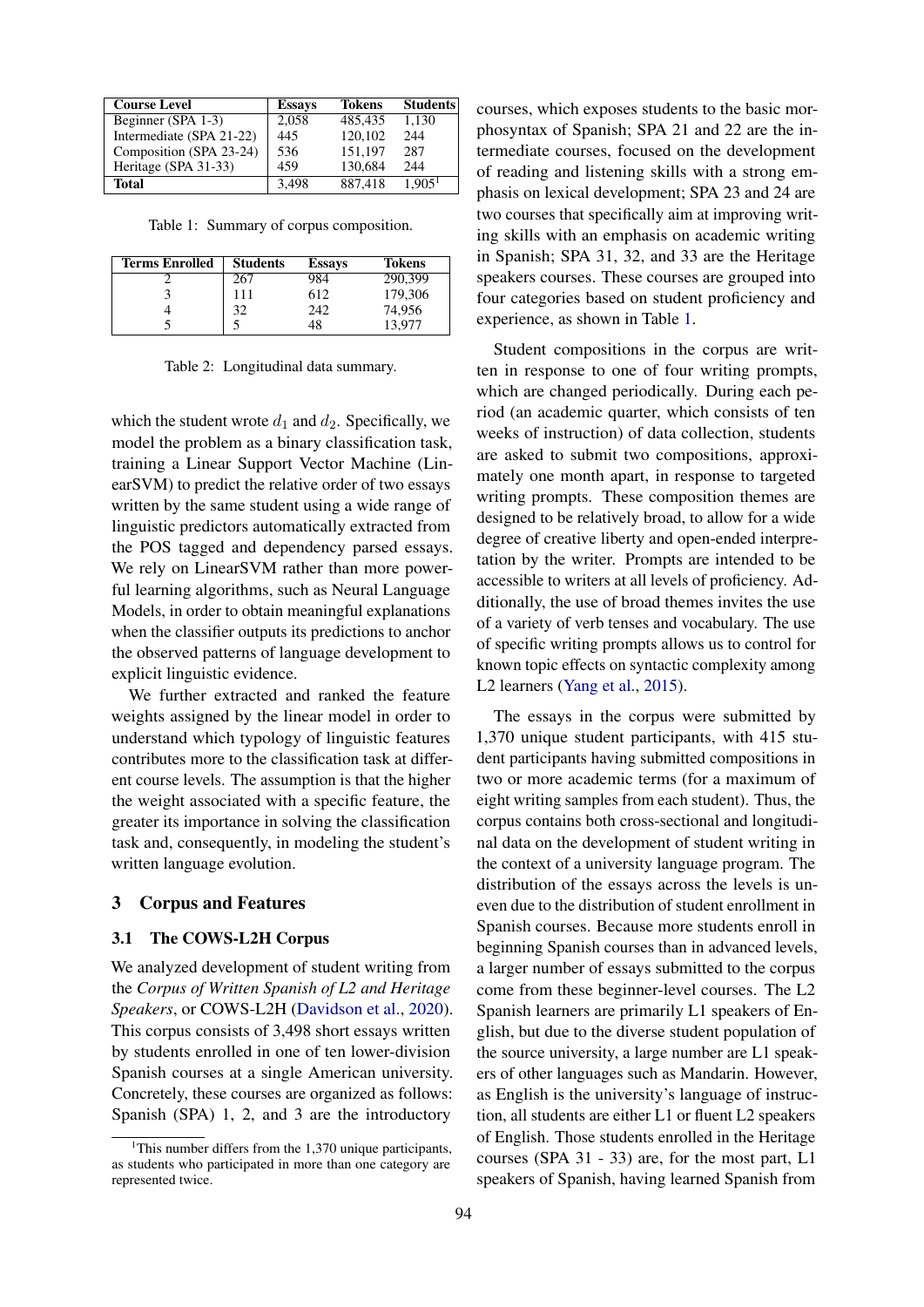a young age in the home, and L2 speakers of English; these Heritage learners have had little-to-no academic instruction in Spanish.

We focused our study on the longitudinal data in the COWS-L2H corpus. We were thus able to model the chronological development of L2 Spanish writing by monitoring how the writing quality of an individual student's compositions increase with time. Student participation is summarized in Table [2.](#page-2-1)

#### 3.2 Linguistic Features

The set of linguistic features considered as predictors of L2 written competence evolution is based on those described in [Brunato et al.](#page-8-6) [\(2020\)](#page-8-6). It includes a wide range of text properties, from raw text features, to lexical, morpho-syntactic and syntactic properties, which were extracted from different levels of linguistic annotation. For this purpose, the COWS-L2H Corpus was automatically parsed using UDPipe [\(Straka et al.,](#page-9-15) [2016\)](#page-9-15) trained on the Spanish Universal Dependency Treebank (GSD section), version 2.5. We rely on these features since it has been shown that they have a high predictive power for several tasks all aimed at modelling the linguistic *form* of documents. This is the case for example of the automatic readability assessment task [\(Dell'Orletta et al.,](#page-9-16) [2011a\)](#page-9-16), of the automatic classification of the textual genre of documents [\(Cimino et al.,](#page-8-7) [2017\)](#page-8-7), or also of the automatic identification of the L1 of a writer based on his/her language production in a L2 [\(Cimino et al.,](#page-8-8) [2018\)](#page-8-8). Interestingly, for all mentioned tasks the set of linguistic features plays a very important role in the classification not only of a whole document but also of each single sentence. This is the reason why, as reported in the following sections, we modelled the prediction of the development of writing skills both as document and sentence classification tasks.

Although we used a state–of–the art pipeline, it is well-acknowledged that the accuracy of statistical parsers decreases when tested against texts of a different typology from that used in training [\(Gildea,](#page-9-17) [2001\)](#page-9-17). In this respect, learners' data are particularly challenging for general–purpose text analysis tools since they can exhibit deviation from correct and standard language; for instance, missing or anomalous use of punctuation (especially in 1st grade prompts) already impacts on the coarsest levels of text processing, i.e. sentence splitting, and thus may affect all subsequent levels of annotation. Nevertheless, if we can expect that the predicted value of a given feature might be different from the real one (especially for features extracted from more complex levels of annotation such as syntax), we can also assume that the distributions of errors will be almost similar, at least when parsing texts of the same domain. Note also that the reliability of features checked against automatically annotated data was also empirically shown by [Dell'Orletta](#page-9-18) [et al.](#page-9-18) [\(2011b\)](#page-9-18), who compared morpho-syntactic and syntactic features extracted from a gold (i.e. manually annotated) and an automatically annotated corpus of the same domain (i.e. biomedical language), showing that results are highly comparable.

As shown in Table [3,](#page-4-0) the considered features capture linguistic phenomena ranging from the average length of document, sentences and words, to morpho-syntactic information such as parts of speech (POS) distribution and fine–grained features about the inflectional properties of verbs. More complex phenomena are derived from syntactic annotation and model global and local properties of parsed tree structure, with a focus on subtrees of verbal heads, the order of subjects and objects with respect to the verb, the distribution of Universal Dependencies (UD) syntactic relations and features referring to the use of subordination.

Since it is acknowledged that lexical proficiency plays an important role in predicting L2 writing development [\(Crossley and McNamara,](#page-8-1) [2012\)](#page-8-1), we also decided to add a small subset of features that model this property in terms of word frequency. Specifically, we considered the average class frequency of all word forms and lemmas in the essays (*Words Frequency Class*), where the class frequency for each word form/lemma was computed exploiting the Spanish Wikipedia (dump of March 2020) using the following measures:  $C_{cw} = \lfloor \log_2 \frac{freq(MFW)}{freq(CW)} \rfloor$  $\frac{req(MFW)}{freq(CW)}$ ,  $C_{cl} = \lfloor \log_2 \frac{freq(MFL)}{freq(CL)} \rfloor$  $\frac{req(MFL)}{freq(CL)}$ , where *MFW* and *MFL* are the most frequent word form/lemma in the corpus and *CW* and *CL* are the considered ones.

A first overview of how and to what extent all these features vary across the documents of the COWS-L2H Corpus is provided in Table [4.](#page-5-0) Essays written by students in the first course levels are longer in terms of number of sentences but they contain shorter sentences compared with those written in the more advanced courses. As concerns the distribution of POS, essays written in the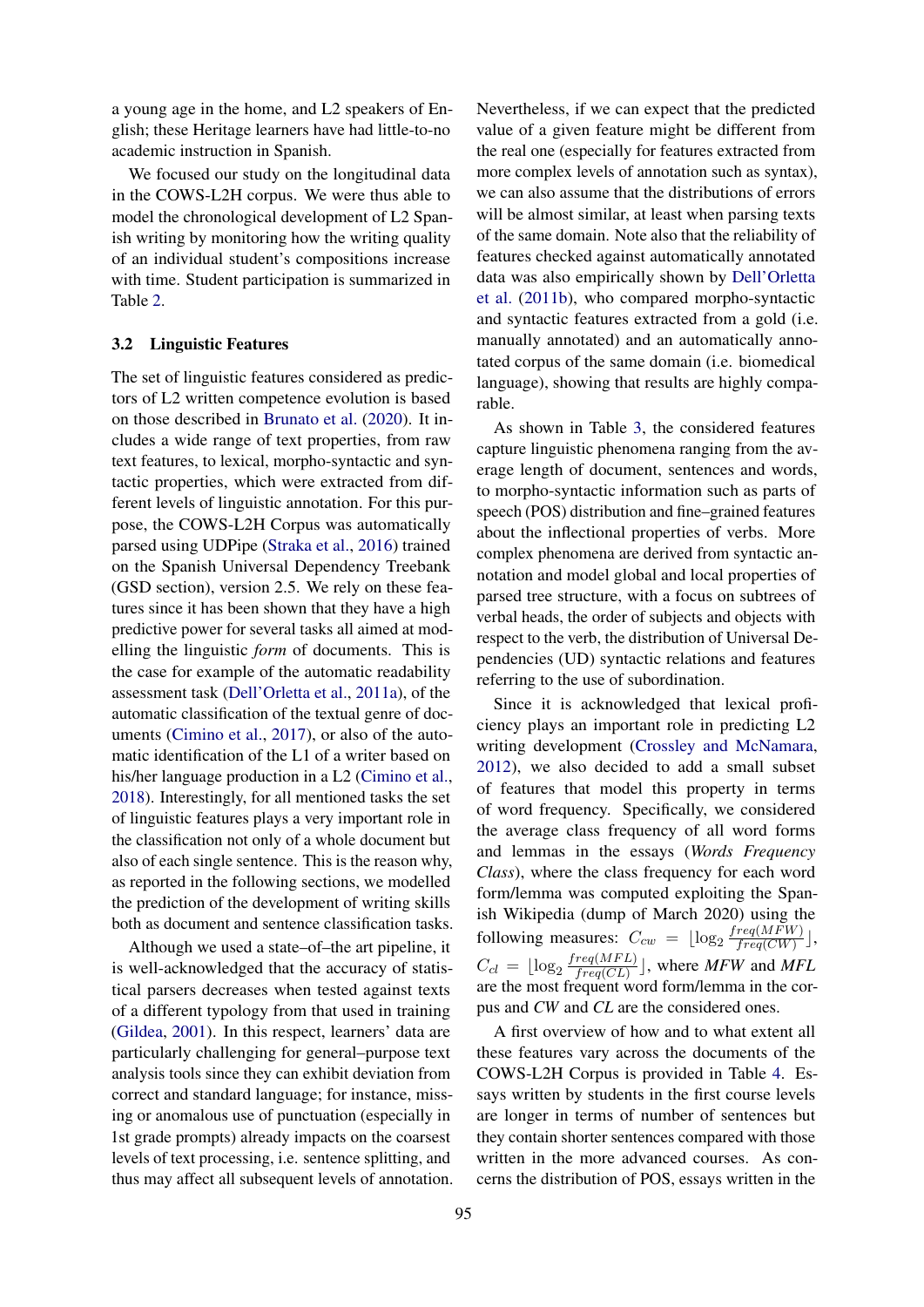<span id="page-4-0"></span>

| <b>Level of Annotation</b> | <b>Linguistic Feature</b>                                        | Label                                   |
|----------------------------|------------------------------------------------------------------|-----------------------------------------|
|                            | Sentence Length                                                  | tokens_per_sent                         |
| Raw Text                   | Word Length                                                      | char_per_tok                            |
|                            | Document Length                                                  | n sentences                             |
|                            | Type/Token Ratio for words and lemmas                            | ttr form, ttr lemma                     |
|                            | Distribution of UD and language–specific POS                     | upos $*$ , xpos $*$                     |
| POS tagging                | Lexical density                                                  | lexical density                         |
|                            | Inflectional morphology of lexical verbs and auxiliaries         | verbs_ $*$ , aux_ $*$                   |
|                            | Depth of the whole syntactic tree                                | parse depth                             |
| Dependency Parsing         | Average length of dependency links and of the longest link       | links_len, max_links_len                |
|                            | Average length of prepositional chains and distribution by depth | prepositional chain len, prep dist *    |
|                            | Clause length (n. tokens/verbal heads)                           | token per clause                        |
|                            | Order of subject and object                                      | subj_pre, subj_post, obj_pre, obj_post  |
|                            | Verb arity and distribution of verbs by arity                    | verb edges, verb edges *                |
|                            | Distribution of verbal heads per sentence                        | verbal head sent                        |
|                            | Distribution of verbal roots                                     | verbal root perc                        |
|                            | Distribution of dependency relations                             | dep dist *                              |
|                            | Distribution of subordinate and principal clauses                | principal_proposition_dist, subord_dist |
|                            | Average length of subordination chains and distribution by depth | subord_chain_len, subord_*              |
|                            | Relative order of subordinate clauses                            | subord post, subord prep                |

Table 3: Linguistic features according to different levels of annotation.

first years show a lower percentage of e.g. adpositions (*upos\_ADP*) and subordinate conjunctions (*upos\_SCONJ*) typically contained in longer and well-articulated sentences, while the use of main content words (e.g. *upos\_NOUN*, *upos\_VERB*) is almost comparable across years. The variation affecting morphosyntactic categories is reflected by the lexical density value, i.e. the ratio between content words over the total number of words, which is slightly higher in beginner essays. If we focus on differences concerning verbal morphology, a linguistic property particularly relevant in the development of Spanish curriculum, we can see how the use of more complex verb forms increases across course levels. Essays of the introductory courses contain a lower percentage of verbs in the past (*verbs\_tense\_Past*) and imperfect tenses (*verbs\_tense\_Imp*) (out of the total number of verb tenses) as well as a lower percentage of auxiliary verbs (*aux\_\**) typically used in more complex verb forms, such as copulative verbs or periphrastic moods and tenses. Interestingly, features related to verb inflectional morphology have the highest standard deviation, suggesting a quite wide variability among learners. A similar trend towards the acquisition of more complex verb structures can also be inferred by considering features extracted from the syntactic level of annotation: essays of the intermediate courses contain for example sentences with a higher average number of dependents of verbs (*verb\_edges*) and in particular of verbs with a complex argument structures of 4 dependents (*verb\_edges\_4*).

As long as Spanish learners start mastering the second language, linguistic properties related to the construction of more complex sentences increase. This is for example the case of the depth of sentence tree (*parse\_depth*) and of the length of syntactic relations (*max\_links\_len*) as well as of features concerning the use of subordination.

#### 4 Experiments

We train a LinearSVM that takes as input pairs of essays written by the same students according to all the possible pairs of course levels (e.g. SPA 1 - SPA 2, SPA 2 - SPA 3, etc.). Specifically, we extract for each pair the linguistic features corresponding to the first and second essays and the difference between them. We standardize the input features by scaling each component in the range  $[0, 1]$ . To test the actual efficiency of the model, we perform the experiments with a 5-cross validation using different students during the training and testing phases. In order to provide our system with negative samples, we expand our datasets by adding reversed samples.

Since the students were asked to write essays responding to different prompts, we devise two set of experiments, pairing all the essays written by the same students that have: (i) the same prompt; (ii) both same and different prompts. Also, because of the small number of training samples for certain pairs of course levels we also decide to perform the experiments on a sentence-level, extracting the linguistic features for each sentence in the longitudinal subset of the COWS-L2H corpus and pairing them on the basis of the previously defined criteria. In order to obtain reliable results both on the document and sentence configurations, we consider only datasets at different pairs of course levels that contain at least 50 and 20 samples (including negative pairs) respectively. All the classification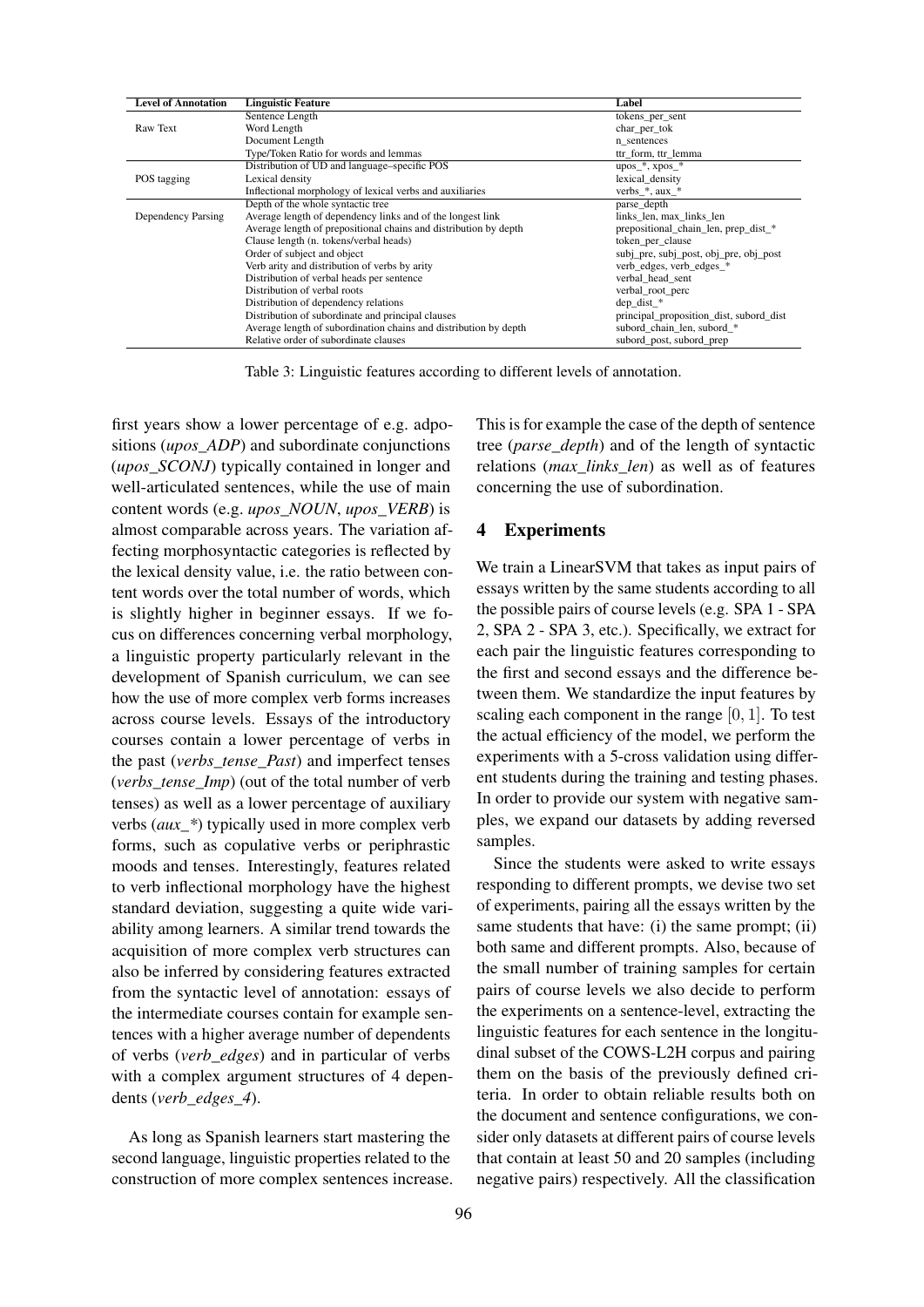<span id="page-5-0"></span>

| <b>Raw Text Properties</b><br>$4.3 \pm .27$<br>$4.42 \pm .26$<br>$4.42 \pm .26$<br>$4.46 \pm .23$<br>$4.4 \pm .27$<br>$4.43 \pm .25$<br>$4.41 \pm .22$<br>$4.42 \pm .25$<br>$4.42 + 0.28$<br>$4.38 \pm .3$<br>char per tok<br>$16.06 \pm 4.05$<br>$20.0 \pm 7.0$<br>$24.01 \pm 7.15$<br>$23.57 \pm 6.87$<br>$20.8 \pm 5.99$<br>$20.17 \pm 5.15$<br>$19.54 \pm 6.33$<br>$17.92 \pm 5.44$<br>$16.31 \pm 3.78$<br>$15.46 \pm 3.63$<br>n sentences<br>$13.16 \pm 3.52$<br>$10.7 \pm 3.43$<br>$13.74 \pm 3.7$<br>$15.71 \pm 3.95$<br>$16.43 \pm 3.59$<br>$17.11 \pm 3.49$<br>$19.01 \pm 4.27$<br>$19.95 \pm 4.16$<br>$20.07 \pm 3.48$<br>$20.94 \pm 4.04$<br>tokens_per_sent<br>Morphosyntactic information<br>$.51 \pm .05$<br>$.5 \pm .04$<br>$.5 \pm .04$<br>$.49 \pm .03$<br>$.48 \pm .04$<br>$.48 \pm .03$<br>$.47 \pm .03$<br>$.47 \pm .04$<br>$.47 \pm .04$<br>$.48 \pm .04$<br>lexical density<br>$.07 \pm .03$<br>$.06 \pm .02$<br>$.06 \pm .02$<br>$.05 \pm .02$<br>$.05 \pm .02$<br>$.05 \pm .02$<br>$.05 \pm .02$<br>$.06 \pm .02$<br>$.05 \pm .02$<br>$.05 \pm .02$<br>upos_ADJ<br>$.09 \pm .04$<br>$.1 \pm .03$<br>$.11 \pm .03$<br>$.11 \pm .02$<br>$.12 \pm .02$<br>$.12 \pm .02$<br>$.13 \pm .03$<br>$.12 \pm .02$<br>$.13 \pm .02$<br>$.11 \pm .02$<br>upos_ADP<br>$.16 \pm .04$<br>$.16 \pm .03$<br>$.16 \pm .03$<br>$.17 \pm .02$<br>$.17 \pm .03$<br>$.16 \pm .03$<br>$.16 \pm .03$<br>upos_NOUN<br>$.16 \pm .03$<br>$.16 \pm .03$<br>$.17 \pm .02$<br>$.07 \pm .03$<br>$.07 \pm .03$<br>$.07 \pm .03$<br>$.07 \pm .03$<br>$.08 \pm .04$<br>upos_PRON<br>$.07 \pm .04$<br>$.07 \pm .03$<br>$.07 \pm .03$<br>$.07 \pm .03$<br>$.08 \pm .04$<br>$.09 \pm .02$<br>$.14 \pm .03$<br>$.13 \pm .03$<br>$.12 \pm .03$<br>$.12 \pm .03$<br>$.11 \pm .03$<br>$.11 \pm .03$<br>$.11 \pm .03$<br>$.09 \pm .02$<br>$.09 \pm .02$<br>upos_PUNCT<br>$.03 \pm .02$<br>.01 $\pm$ .01<br>$.02 \pm .01$<br>$.03 \pm .01$<br>$.04 \pm .02$<br>$.04 \pm .01$<br>$.04 \pm .02$<br>$.04 \pm .02$<br>$.05 \pm .02$<br>$.05 \pm .02$<br>upos_SCONJ<br>$.12 \pm .02$<br>$.12 \pm .04$<br>$.12 \pm .03$<br>$.12 \pm .03$<br>$.12 \pm .02$<br>$.12 \pm .02$<br>$.12 \pm .02$<br>$.13 \pm .02$<br>$.13 \pm .02$<br>$.13 \pm .03$<br>upos_VERB<br><b>Inflectional morphology</b><br>$.03 \pm .07$<br>$.05 \pm .11$<br>$.02 \pm .09$<br>$.03 \pm .09$<br>$.04 \pm .12$<br>$.04 \pm .08$<br>$.05 \pm .09$<br>$.06 \pm .12$<br>$.04 \pm .11$<br>$.06 \pm .11$<br>aux mood Cnd<br>$.97 \pm .14$<br>$.96 \pm .12$<br>$.92 \pm .15$<br>$.94 \pm .14$<br>$.91 \pm .13$<br>$.92 \pm .14$<br>$.94 \pm .1$<br>$.91 \pm .16$<br>$.91 \pm .12$<br>$.93 \pm .12$<br>aux mood Ind<br>$.02 \pm .08$<br>.01 $\pm$ .04<br>.01 $\pm$ .04<br>$.03 \pm .07$<br>$.02 \pm .05$<br>$.03 \pm .05$<br>$.03 \pm .06$<br>$.03 \pm .06$<br>$.03 \pm .06$<br>$.03 \pm .05$<br>aux_mood_Sub<br>$.21 \pm .25$<br>$.24 \pm .26$<br>$.2 \pm .27$<br>$.05 \pm .16$<br>$.16 \pm .25$<br>$.21 \pm .26$<br>$.24 \pm .25$<br>$.22 \pm .24$<br>$.23 \pm .28$<br>$.24 \pm .29$<br>aux tense Imp<br>$.12 \pm .16$<br>$.02 \pm .09$<br>$.1 \pm .15$<br>$.09 \pm .15$<br>$.12 \pm .14$<br>$.11 \pm .15$<br>$.11 \pm .16$<br>$.12 \pm .17$<br>$.12 \pm .16$<br>$.11 \pm .13$<br>aux tense Past<br>$.92 \pm .21$<br>$.73 \pm .32$<br>$.69 \pm .33$<br>$.65 \pm .32$<br>$.63 \pm .3$<br>$.65 \pm .32$<br>$.66 \pm .32$<br>$.63 \pm .34$<br>$.66 \pm .34$<br>$.63 \pm .33$<br>aux_tense_Pres<br>$.02 \pm .06$<br>$.08 \pm .12$<br>$.11 \pm .13$<br>$.13 \pm .13$<br>$.16 \pm .14$<br>$.14 \pm .15$<br>$.13 \pm .13$<br>$.17 \pm .15$<br>$.15 \pm .15$<br>$.14 \pm .14$<br>verbs_tense_Imp<br>$.11 \pm .19$<br>$.28 \pm .23$<br>$.28 \pm .22$<br>$.3 \pm .2$<br>$.35 \pm .22$<br>$.3 \pm .22$<br>$.31 \pm .19$<br>$.31 \pm .21$<br>$.28 \pm .18$<br>$.33 \pm .19$<br>verbs tense Past<br><b>Verbal Predicate Structure</b><br>$2.3 + 0.36$<br>$2.5 + 32$<br>$2.52 + 3$<br>$2.62 + 0.35$<br>$2.67 + 0.28$<br>$2.63 + 0.28$<br>$2.7 + 32$<br>$2.71 \pm .29$<br>$2.68 \pm .26$<br>$2.76 \pm .27$<br>verb edges<br>$.09 \pm .08$<br>$.13 \pm .07$<br>$.13 \pm .07$<br>$.16 \pm .07$<br>$.16 \pm .07$<br>$.15 \pm .08$<br>$.16 \pm .07$<br>$.16 \pm .06$<br>verb edges 4<br>$.16 \pm .06$<br>$.16 \pm .07$<br>$2.3 \pm .51$<br>$1.52 \pm .46$<br>$1.8 \pm .53$<br>$1.92 \pm .52$<br>$2.13 \pm .54$<br>$2.26 \pm .54$<br>$2.54 \pm .61$<br>$2.73 \pm .58$<br>$2.86 \pm .65$<br>$2.95 \pm .66$<br>verbal head sent<br><b>Global and Local Parsed Tree Structures</b><br>$2.88 \pm .65$<br>$3.27 \pm .62$<br>$3.37 + 0.61$<br>$3.6 \pm .63$<br>$3.78 \pm .55$<br>$4.21 \pm .69$<br>$4.49 \pm .65$<br>$4.59 + 0.67$<br>$4.56 \pm .62$<br>$3.94 \pm .64$<br>parse_depth<br>$.96 \pm .74$<br>$.99 \pm .42$<br>$.65 \pm .44$<br>$.7 \pm .45$<br>$.72 \pm .42$<br>$.92 \pm .43$<br>$1.2 \pm .68$<br>$1.24 \pm .53$<br>$1.21 \pm .42$<br>$1.39 \pm .72$<br>max links len<br>5rtoken per clause $7.17 \pm 1.56$<br>$7.52 \pm 1.51$<br>$7.55 \pm 1.26$<br>$7.42 \pm 1.3$<br>$7.49 \pm 1.58$<br>$7.28 \pm 1.39$<br>$7.41 \pm 1.26$<br>$7.62 \pm 1.24$<br>$7.16 \pm 1.09$<br>$7.26 \pm 1.32$<br><b>Order of elements</b><br>$.64 \pm .16$<br>$.69 \pm .13$<br>$.67 \pm .18$<br>$.68 \pm .15$<br>$.67 + .15$<br>$.65 \pm .15$<br>$.69 \pm .14$<br>$.6 \pm .17$<br>$.64 \pm .17$<br>$.6 \pm .16$<br>obj_post<br>$.33 \pm .18$<br>$.32 \pm .15$<br>$.33 \pm .15$<br>$.35 \pm .15$<br>$.35 \pm .15$<br>$.31 \pm .13$<br>$.31 \pm .14$<br>$.39 \pm .16$<br>$.36 \pm .17$<br>$.4 \pm .16$<br>obj_pre<br>$.84 \pm .13$<br>$.8 \pm .19$<br>$.84 \pm .15$<br>$.82 \pm .15$<br>$.84 \pm .15$<br>$.84 \pm .13$<br>$.83 \pm .13$<br>$.81 \pm .12$<br>$.78 \pm .13$<br>$.79 \pm .14$<br>subj_pre<br><b>Use of Subordination</b><br>$1.06 \pm .25$<br>$1.15 \pm .16$<br>$1.18 \pm .14$<br>$1.21 \pm .18$<br>$1.24 \pm .15$<br>$1.24 \pm .14$<br>$1.29 \pm .23$<br>$1.33 \pm .16$<br>$1.32 + 0.2$<br>subord chain len<br>$1.26 \pm .16$<br>$.2 \pm .1$<br>$.11 \pm .11$<br>$.15 \pm .11$<br>$.17 \pm .11$<br>$.18 \pm .11$<br>$.19 \pm .11$<br>$.2 \pm .1$<br>subord 2<br>$.08 \pm .14$<br>$.13 \pm .1$<br>$.17 \pm .1$<br>$.4 \pm .12$<br>$.47 \pm .12$<br>$.5 \pm .12$<br>$.58 \pm .08$<br>$.57 \pm .1$<br>subord dist<br>$.24 \pm .14$<br>$.33 \pm .13$<br>$.38 \pm .12$<br>$.44 \pm .12$<br>$.56 \pm .12$ | <b>Features</b> | SPA1 | SPA2 | SPA3 | <b>SPA 21</b> | <b>SPA 22</b> | <b>SPA 23</b> | <b>SPA 24</b> | <b>SPA 31</b> | <b>SPA 32</b> | <b>SPA 33</b> |
|-----------------------------------------------------------------------------------------------------------------------------------------------------------------------------------------------------------------------------------------------------------------------------------------------------------------------------------------------------------------------------------------------------------------------------------------------------------------------------------------------------------------------------------------------------------------------------------------------------------------------------------------------------------------------------------------------------------------------------------------------------------------------------------------------------------------------------------------------------------------------------------------------------------------------------------------------------------------------------------------------------------------------------------------------------------------------------------------------------------------------------------------------------------------------------------------------------------------------------------------------------------------------------------------------------------------------------------------------------------------------------------------------------------------------------------------------------------------------------------------------------------------------------------------------------------------------------------------------------------------------------------------------------------------------------------------------------------------------------------------------------------------------------------------------------------------------------------------------------------------------------------------------------------------------------------------------------------------------------------------------------------------------------------------------------------------------------------------------------------------------------------------------------------------------------------------------------------------------------------------------------------------------------------------------------------------------------------------------------------------------------------------------------------------------------------------------------------------------------------------------------------------------------------------------------------------------------------------------------------------------------------------------------------------------------------------------------------------------------------------------------------------------------------------------------------------------------------------------------------------------------------------------------------------------------------------------------------------------------------------------------------------------------------------------------------------------------------------------------------------------------------------------------------------------------------------------------------------------------------------------------------------------------------------------------------------------------------------------------------------------------------------------------------------------------------------------------------------------------------------------------------------------------------------------------------------------------------------------------------------------------------------------------------------------------------------------------------------------------------------------------------------------------------------------------------------------------------------------------------------------------------------------------------------------------------------------------------------------------------------------------------------------------------------------------------------------------------------------------------------------------------------------------------------------------------------------------------------------------------------------------------------------------------------------------------------------------------------------------------------------------------------------------------------------------------------------------------------------------------------------------------------------------------------------------------------------------------------------------------------------------------------------------------------------------------------------------------------------------------------------------------------------------------------------------------------------------------------------------------------------------------------------------------------------------------------------------------------------------------------------------------------------------------------------------------------------------------------------------------------------------------------------------------------------------------------------------------------------------------------------------------------------------------------------------------------------------------------------------------------------------------------------------------------------------------------------------------------------------------------------------------------------------------------------------------------------------------------------------------------------------------------------------------------------------------------------------------------------------------------------------------------------------------------------------------------------------------------------------------------------------------------------------------------------------------------------------------------------------------------------------------------------------------------------------------------------------------------------------------------------------------------------------------------------------------------------------------------------------------------------------------------------------------------------------------------|-----------------|------|------|------|---------------|---------------|---------------|---------------|---------------|---------------|---------------|
|                                                                                                                                                                                                                                                                                                                                                                                                                                                                                                                                                                                                                                                                                                                                                                                                                                                                                                                                                                                                                                                                                                                                                                                                                                                                                                                                                                                                                                                                                                                                                                                                                                                                                                                                                                                                                                                                                                                                                                                                                                                                                                                                                                                                                                                                                                                                                                                                                                                                                                                                                                                                                                                                                                                                                                                                                                                                                                                                                                                                                                                                                                                                                                                                                                                                                                                                                                                                                                                                                                                                                                                                                                                                                                                                                                                                                                                                                                                                                                                                                                                                                                                                                                                                                                                                                                                                                                                                                                                                                                                                                                                                                                                                                                                                                                                                                                                                                                                                                                                                                                                                                                                                                                                                                                                                                                                                                                                                                                                                                                                                                                                                                                                                                                                                                                                                                                                                                                                                                                                                                                                                                                                                                                                                                                                                                                                 |                 |      |      |      |               |               |               |               |               |               |               |
|                                                                                                                                                                                                                                                                                                                                                                                                                                                                                                                                                                                                                                                                                                                                                                                                                                                                                                                                                                                                                                                                                                                                                                                                                                                                                                                                                                                                                                                                                                                                                                                                                                                                                                                                                                                                                                                                                                                                                                                                                                                                                                                                                                                                                                                                                                                                                                                                                                                                                                                                                                                                                                                                                                                                                                                                                                                                                                                                                                                                                                                                                                                                                                                                                                                                                                                                                                                                                                                                                                                                                                                                                                                                                                                                                                                                                                                                                                                                                                                                                                                                                                                                                                                                                                                                                                                                                                                                                                                                                                                                                                                                                                                                                                                                                                                                                                                                                                                                                                                                                                                                                                                                                                                                                                                                                                                                                                                                                                                                                                                                                                                                                                                                                                                                                                                                                                                                                                                                                                                                                                                                                                                                                                                                                                                                                                                 |                 |      |      |      |               |               |               |               |               |               |               |
|                                                                                                                                                                                                                                                                                                                                                                                                                                                                                                                                                                                                                                                                                                                                                                                                                                                                                                                                                                                                                                                                                                                                                                                                                                                                                                                                                                                                                                                                                                                                                                                                                                                                                                                                                                                                                                                                                                                                                                                                                                                                                                                                                                                                                                                                                                                                                                                                                                                                                                                                                                                                                                                                                                                                                                                                                                                                                                                                                                                                                                                                                                                                                                                                                                                                                                                                                                                                                                                                                                                                                                                                                                                                                                                                                                                                                                                                                                                                                                                                                                                                                                                                                                                                                                                                                                                                                                                                                                                                                                                                                                                                                                                                                                                                                                                                                                                                                                                                                                                                                                                                                                                                                                                                                                                                                                                                                                                                                                                                                                                                                                                                                                                                                                                                                                                                                                                                                                                                                                                                                                                                                                                                                                                                                                                                                                                 |                 |      |      |      |               |               |               |               |               |               |               |
|                                                                                                                                                                                                                                                                                                                                                                                                                                                                                                                                                                                                                                                                                                                                                                                                                                                                                                                                                                                                                                                                                                                                                                                                                                                                                                                                                                                                                                                                                                                                                                                                                                                                                                                                                                                                                                                                                                                                                                                                                                                                                                                                                                                                                                                                                                                                                                                                                                                                                                                                                                                                                                                                                                                                                                                                                                                                                                                                                                                                                                                                                                                                                                                                                                                                                                                                                                                                                                                                                                                                                                                                                                                                                                                                                                                                                                                                                                                                                                                                                                                                                                                                                                                                                                                                                                                                                                                                                                                                                                                                                                                                                                                                                                                                                                                                                                                                                                                                                                                                                                                                                                                                                                                                                                                                                                                                                                                                                                                                                                                                                                                                                                                                                                                                                                                                                                                                                                                                                                                                                                                                                                                                                                                                                                                                                                                 |                 |      |      |      |               |               |               |               |               |               |               |
|                                                                                                                                                                                                                                                                                                                                                                                                                                                                                                                                                                                                                                                                                                                                                                                                                                                                                                                                                                                                                                                                                                                                                                                                                                                                                                                                                                                                                                                                                                                                                                                                                                                                                                                                                                                                                                                                                                                                                                                                                                                                                                                                                                                                                                                                                                                                                                                                                                                                                                                                                                                                                                                                                                                                                                                                                                                                                                                                                                                                                                                                                                                                                                                                                                                                                                                                                                                                                                                                                                                                                                                                                                                                                                                                                                                                                                                                                                                                                                                                                                                                                                                                                                                                                                                                                                                                                                                                                                                                                                                                                                                                                                                                                                                                                                                                                                                                                                                                                                                                                                                                                                                                                                                                                                                                                                                                                                                                                                                                                                                                                                                                                                                                                                                                                                                                                                                                                                                                                                                                                                                                                                                                                                                                                                                                                                                 |                 |      |      |      |               |               |               |               |               |               |               |
|                                                                                                                                                                                                                                                                                                                                                                                                                                                                                                                                                                                                                                                                                                                                                                                                                                                                                                                                                                                                                                                                                                                                                                                                                                                                                                                                                                                                                                                                                                                                                                                                                                                                                                                                                                                                                                                                                                                                                                                                                                                                                                                                                                                                                                                                                                                                                                                                                                                                                                                                                                                                                                                                                                                                                                                                                                                                                                                                                                                                                                                                                                                                                                                                                                                                                                                                                                                                                                                                                                                                                                                                                                                                                                                                                                                                                                                                                                                                                                                                                                                                                                                                                                                                                                                                                                                                                                                                                                                                                                                                                                                                                                                                                                                                                                                                                                                                                                                                                                                                                                                                                                                                                                                                                                                                                                                                                                                                                                                                                                                                                                                                                                                                                                                                                                                                                                                                                                                                                                                                                                                                                                                                                                                                                                                                                                                 |                 |      |      |      |               |               |               |               |               |               |               |
|                                                                                                                                                                                                                                                                                                                                                                                                                                                                                                                                                                                                                                                                                                                                                                                                                                                                                                                                                                                                                                                                                                                                                                                                                                                                                                                                                                                                                                                                                                                                                                                                                                                                                                                                                                                                                                                                                                                                                                                                                                                                                                                                                                                                                                                                                                                                                                                                                                                                                                                                                                                                                                                                                                                                                                                                                                                                                                                                                                                                                                                                                                                                                                                                                                                                                                                                                                                                                                                                                                                                                                                                                                                                                                                                                                                                                                                                                                                                                                                                                                                                                                                                                                                                                                                                                                                                                                                                                                                                                                                                                                                                                                                                                                                                                                                                                                                                                                                                                                                                                                                                                                                                                                                                                                                                                                                                                                                                                                                                                                                                                                                                                                                                                                                                                                                                                                                                                                                                                                                                                                                                                                                                                                                                                                                                                                                 |                 |      |      |      |               |               |               |               |               |               |               |
|                                                                                                                                                                                                                                                                                                                                                                                                                                                                                                                                                                                                                                                                                                                                                                                                                                                                                                                                                                                                                                                                                                                                                                                                                                                                                                                                                                                                                                                                                                                                                                                                                                                                                                                                                                                                                                                                                                                                                                                                                                                                                                                                                                                                                                                                                                                                                                                                                                                                                                                                                                                                                                                                                                                                                                                                                                                                                                                                                                                                                                                                                                                                                                                                                                                                                                                                                                                                                                                                                                                                                                                                                                                                                                                                                                                                                                                                                                                                                                                                                                                                                                                                                                                                                                                                                                                                                                                                                                                                                                                                                                                                                                                                                                                                                                                                                                                                                                                                                                                                                                                                                                                                                                                                                                                                                                                                                                                                                                                                                                                                                                                                                                                                                                                                                                                                                                                                                                                                                                                                                                                                                                                                                                                                                                                                                                                 |                 |      |      |      |               |               |               |               |               |               |               |
|                                                                                                                                                                                                                                                                                                                                                                                                                                                                                                                                                                                                                                                                                                                                                                                                                                                                                                                                                                                                                                                                                                                                                                                                                                                                                                                                                                                                                                                                                                                                                                                                                                                                                                                                                                                                                                                                                                                                                                                                                                                                                                                                                                                                                                                                                                                                                                                                                                                                                                                                                                                                                                                                                                                                                                                                                                                                                                                                                                                                                                                                                                                                                                                                                                                                                                                                                                                                                                                                                                                                                                                                                                                                                                                                                                                                                                                                                                                                                                                                                                                                                                                                                                                                                                                                                                                                                                                                                                                                                                                                                                                                                                                                                                                                                                                                                                                                                                                                                                                                                                                                                                                                                                                                                                                                                                                                                                                                                                                                                                                                                                                                                                                                                                                                                                                                                                                                                                                                                                                                                                                                                                                                                                                                                                                                                                                 |                 |      |      |      |               |               |               |               |               |               |               |
|                                                                                                                                                                                                                                                                                                                                                                                                                                                                                                                                                                                                                                                                                                                                                                                                                                                                                                                                                                                                                                                                                                                                                                                                                                                                                                                                                                                                                                                                                                                                                                                                                                                                                                                                                                                                                                                                                                                                                                                                                                                                                                                                                                                                                                                                                                                                                                                                                                                                                                                                                                                                                                                                                                                                                                                                                                                                                                                                                                                                                                                                                                                                                                                                                                                                                                                                                                                                                                                                                                                                                                                                                                                                                                                                                                                                                                                                                                                                                                                                                                                                                                                                                                                                                                                                                                                                                                                                                                                                                                                                                                                                                                                                                                                                                                                                                                                                                                                                                                                                                                                                                                                                                                                                                                                                                                                                                                                                                                                                                                                                                                                                                                                                                                                                                                                                                                                                                                                                                                                                                                                                                                                                                                                                                                                                                                                 |                 |      |      |      |               |               |               |               |               |               |               |
|                                                                                                                                                                                                                                                                                                                                                                                                                                                                                                                                                                                                                                                                                                                                                                                                                                                                                                                                                                                                                                                                                                                                                                                                                                                                                                                                                                                                                                                                                                                                                                                                                                                                                                                                                                                                                                                                                                                                                                                                                                                                                                                                                                                                                                                                                                                                                                                                                                                                                                                                                                                                                                                                                                                                                                                                                                                                                                                                                                                                                                                                                                                                                                                                                                                                                                                                                                                                                                                                                                                                                                                                                                                                                                                                                                                                                                                                                                                                                                                                                                                                                                                                                                                                                                                                                                                                                                                                                                                                                                                                                                                                                                                                                                                                                                                                                                                                                                                                                                                                                                                                                                                                                                                                                                                                                                                                                                                                                                                                                                                                                                                                                                                                                                                                                                                                                                                                                                                                                                                                                                                                                                                                                                                                                                                                                                                 |                 |      |      |      |               |               |               |               |               |               |               |
|                                                                                                                                                                                                                                                                                                                                                                                                                                                                                                                                                                                                                                                                                                                                                                                                                                                                                                                                                                                                                                                                                                                                                                                                                                                                                                                                                                                                                                                                                                                                                                                                                                                                                                                                                                                                                                                                                                                                                                                                                                                                                                                                                                                                                                                                                                                                                                                                                                                                                                                                                                                                                                                                                                                                                                                                                                                                                                                                                                                                                                                                                                                                                                                                                                                                                                                                                                                                                                                                                                                                                                                                                                                                                                                                                                                                                                                                                                                                                                                                                                                                                                                                                                                                                                                                                                                                                                                                                                                                                                                                                                                                                                                                                                                                                                                                                                                                                                                                                                                                                                                                                                                                                                                                                                                                                                                                                                                                                                                                                                                                                                                                                                                                                                                                                                                                                                                                                                                                                                                                                                                                                                                                                                                                                                                                                                                 |                 |      |      |      |               |               |               |               |               |               |               |
|                                                                                                                                                                                                                                                                                                                                                                                                                                                                                                                                                                                                                                                                                                                                                                                                                                                                                                                                                                                                                                                                                                                                                                                                                                                                                                                                                                                                                                                                                                                                                                                                                                                                                                                                                                                                                                                                                                                                                                                                                                                                                                                                                                                                                                                                                                                                                                                                                                                                                                                                                                                                                                                                                                                                                                                                                                                                                                                                                                                                                                                                                                                                                                                                                                                                                                                                                                                                                                                                                                                                                                                                                                                                                                                                                                                                                                                                                                                                                                                                                                                                                                                                                                                                                                                                                                                                                                                                                                                                                                                                                                                                                                                                                                                                                                                                                                                                                                                                                                                                                                                                                                                                                                                                                                                                                                                                                                                                                                                                                                                                                                                                                                                                                                                                                                                                                                                                                                                                                                                                                                                                                                                                                                                                                                                                                                                 |                 |      |      |      |               |               |               |               |               |               |               |
|                                                                                                                                                                                                                                                                                                                                                                                                                                                                                                                                                                                                                                                                                                                                                                                                                                                                                                                                                                                                                                                                                                                                                                                                                                                                                                                                                                                                                                                                                                                                                                                                                                                                                                                                                                                                                                                                                                                                                                                                                                                                                                                                                                                                                                                                                                                                                                                                                                                                                                                                                                                                                                                                                                                                                                                                                                                                                                                                                                                                                                                                                                                                                                                                                                                                                                                                                                                                                                                                                                                                                                                                                                                                                                                                                                                                                                                                                                                                                                                                                                                                                                                                                                                                                                                                                                                                                                                                                                                                                                                                                                                                                                                                                                                                                                                                                                                                                                                                                                                                                                                                                                                                                                                                                                                                                                                                                                                                                                                                                                                                                                                                                                                                                                                                                                                                                                                                                                                                                                                                                                                                                                                                                                                                                                                                                                                 |                 |      |      |      |               |               |               |               |               |               |               |
|                                                                                                                                                                                                                                                                                                                                                                                                                                                                                                                                                                                                                                                                                                                                                                                                                                                                                                                                                                                                                                                                                                                                                                                                                                                                                                                                                                                                                                                                                                                                                                                                                                                                                                                                                                                                                                                                                                                                                                                                                                                                                                                                                                                                                                                                                                                                                                                                                                                                                                                                                                                                                                                                                                                                                                                                                                                                                                                                                                                                                                                                                                                                                                                                                                                                                                                                                                                                                                                                                                                                                                                                                                                                                                                                                                                                                                                                                                                                                                                                                                                                                                                                                                                                                                                                                                                                                                                                                                                                                                                                                                                                                                                                                                                                                                                                                                                                                                                                                                                                                                                                                                                                                                                                                                                                                                                                                                                                                                                                                                                                                                                                                                                                                                                                                                                                                                                                                                                                                                                                                                                                                                                                                                                                                                                                                                                 |                 |      |      |      |               |               |               |               |               |               |               |
|                                                                                                                                                                                                                                                                                                                                                                                                                                                                                                                                                                                                                                                                                                                                                                                                                                                                                                                                                                                                                                                                                                                                                                                                                                                                                                                                                                                                                                                                                                                                                                                                                                                                                                                                                                                                                                                                                                                                                                                                                                                                                                                                                                                                                                                                                                                                                                                                                                                                                                                                                                                                                                                                                                                                                                                                                                                                                                                                                                                                                                                                                                                                                                                                                                                                                                                                                                                                                                                                                                                                                                                                                                                                                                                                                                                                                                                                                                                                                                                                                                                                                                                                                                                                                                                                                                                                                                                                                                                                                                                                                                                                                                                                                                                                                                                                                                                                                                                                                                                                                                                                                                                                                                                                                                                                                                                                                                                                                                                                                                                                                                                                                                                                                                                                                                                                                                                                                                                                                                                                                                                                                                                                                                                                                                                                                                                 |                 |      |      |      |               |               |               |               |               |               |               |
|                                                                                                                                                                                                                                                                                                                                                                                                                                                                                                                                                                                                                                                                                                                                                                                                                                                                                                                                                                                                                                                                                                                                                                                                                                                                                                                                                                                                                                                                                                                                                                                                                                                                                                                                                                                                                                                                                                                                                                                                                                                                                                                                                                                                                                                                                                                                                                                                                                                                                                                                                                                                                                                                                                                                                                                                                                                                                                                                                                                                                                                                                                                                                                                                                                                                                                                                                                                                                                                                                                                                                                                                                                                                                                                                                                                                                                                                                                                                                                                                                                                                                                                                                                                                                                                                                                                                                                                                                                                                                                                                                                                                                                                                                                                                                                                                                                                                                                                                                                                                                                                                                                                                                                                                                                                                                                                                                                                                                                                                                                                                                                                                                                                                                                                                                                                                                                                                                                                                                                                                                                                                                                                                                                                                                                                                                                                 |                 |      |      |      |               |               |               |               |               |               |               |
|                                                                                                                                                                                                                                                                                                                                                                                                                                                                                                                                                                                                                                                                                                                                                                                                                                                                                                                                                                                                                                                                                                                                                                                                                                                                                                                                                                                                                                                                                                                                                                                                                                                                                                                                                                                                                                                                                                                                                                                                                                                                                                                                                                                                                                                                                                                                                                                                                                                                                                                                                                                                                                                                                                                                                                                                                                                                                                                                                                                                                                                                                                                                                                                                                                                                                                                                                                                                                                                                                                                                                                                                                                                                                                                                                                                                                                                                                                                                                                                                                                                                                                                                                                                                                                                                                                                                                                                                                                                                                                                                                                                                                                                                                                                                                                                                                                                                                                                                                                                                                                                                                                                                                                                                                                                                                                                                                                                                                                                                                                                                                                                                                                                                                                                                                                                                                                                                                                                                                                                                                                                                                                                                                                                                                                                                                                                 |                 |      |      |      |               |               |               |               |               |               |               |
|                                                                                                                                                                                                                                                                                                                                                                                                                                                                                                                                                                                                                                                                                                                                                                                                                                                                                                                                                                                                                                                                                                                                                                                                                                                                                                                                                                                                                                                                                                                                                                                                                                                                                                                                                                                                                                                                                                                                                                                                                                                                                                                                                                                                                                                                                                                                                                                                                                                                                                                                                                                                                                                                                                                                                                                                                                                                                                                                                                                                                                                                                                                                                                                                                                                                                                                                                                                                                                                                                                                                                                                                                                                                                                                                                                                                                                                                                                                                                                                                                                                                                                                                                                                                                                                                                                                                                                                                                                                                                                                                                                                                                                                                                                                                                                                                                                                                                                                                                                                                                                                                                                                                                                                                                                                                                                                                                                                                                                                                                                                                                                                                                                                                                                                                                                                                                                                                                                                                                                                                                                                                                                                                                                                                                                                                                                                 |                 |      |      |      |               |               |               |               |               |               |               |
|                                                                                                                                                                                                                                                                                                                                                                                                                                                                                                                                                                                                                                                                                                                                                                                                                                                                                                                                                                                                                                                                                                                                                                                                                                                                                                                                                                                                                                                                                                                                                                                                                                                                                                                                                                                                                                                                                                                                                                                                                                                                                                                                                                                                                                                                                                                                                                                                                                                                                                                                                                                                                                                                                                                                                                                                                                                                                                                                                                                                                                                                                                                                                                                                                                                                                                                                                                                                                                                                                                                                                                                                                                                                                                                                                                                                                                                                                                                                                                                                                                                                                                                                                                                                                                                                                                                                                                                                                                                                                                                                                                                                                                                                                                                                                                                                                                                                                                                                                                                                                                                                                                                                                                                                                                                                                                                                                                                                                                                                                                                                                                                                                                                                                                                                                                                                                                                                                                                                                                                                                                                                                                                                                                                                                                                                                                                 |                 |      |      |      |               |               |               |               |               |               |               |
|                                                                                                                                                                                                                                                                                                                                                                                                                                                                                                                                                                                                                                                                                                                                                                                                                                                                                                                                                                                                                                                                                                                                                                                                                                                                                                                                                                                                                                                                                                                                                                                                                                                                                                                                                                                                                                                                                                                                                                                                                                                                                                                                                                                                                                                                                                                                                                                                                                                                                                                                                                                                                                                                                                                                                                                                                                                                                                                                                                                                                                                                                                                                                                                                                                                                                                                                                                                                                                                                                                                                                                                                                                                                                                                                                                                                                                                                                                                                                                                                                                                                                                                                                                                                                                                                                                                                                                                                                                                                                                                                                                                                                                                                                                                                                                                                                                                                                                                                                                                                                                                                                                                                                                                                                                                                                                                                                                                                                                                                                                                                                                                                                                                                                                                                                                                                                                                                                                                                                                                                                                                                                                                                                                                                                                                                                                                 |                 |      |      |      |               |               |               |               |               |               |               |
|                                                                                                                                                                                                                                                                                                                                                                                                                                                                                                                                                                                                                                                                                                                                                                                                                                                                                                                                                                                                                                                                                                                                                                                                                                                                                                                                                                                                                                                                                                                                                                                                                                                                                                                                                                                                                                                                                                                                                                                                                                                                                                                                                                                                                                                                                                                                                                                                                                                                                                                                                                                                                                                                                                                                                                                                                                                                                                                                                                                                                                                                                                                                                                                                                                                                                                                                                                                                                                                                                                                                                                                                                                                                                                                                                                                                                                                                                                                                                                                                                                                                                                                                                                                                                                                                                                                                                                                                                                                                                                                                                                                                                                                                                                                                                                                                                                                                                                                                                                                                                                                                                                                                                                                                                                                                                                                                                                                                                                                                                                                                                                                                                                                                                                                                                                                                                                                                                                                                                                                                                                                                                                                                                                                                                                                                                                                 |                 |      |      |      |               |               |               |               |               |               |               |
|                                                                                                                                                                                                                                                                                                                                                                                                                                                                                                                                                                                                                                                                                                                                                                                                                                                                                                                                                                                                                                                                                                                                                                                                                                                                                                                                                                                                                                                                                                                                                                                                                                                                                                                                                                                                                                                                                                                                                                                                                                                                                                                                                                                                                                                                                                                                                                                                                                                                                                                                                                                                                                                                                                                                                                                                                                                                                                                                                                                                                                                                                                                                                                                                                                                                                                                                                                                                                                                                                                                                                                                                                                                                                                                                                                                                                                                                                                                                                                                                                                                                                                                                                                                                                                                                                                                                                                                                                                                                                                                                                                                                                                                                                                                                                                                                                                                                                                                                                                                                                                                                                                                                                                                                                                                                                                                                                                                                                                                                                                                                                                                                                                                                                                                                                                                                                                                                                                                                                                                                                                                                                                                                                                                                                                                                                                                 |                 |      |      |      |               |               |               |               |               |               |               |
|                                                                                                                                                                                                                                                                                                                                                                                                                                                                                                                                                                                                                                                                                                                                                                                                                                                                                                                                                                                                                                                                                                                                                                                                                                                                                                                                                                                                                                                                                                                                                                                                                                                                                                                                                                                                                                                                                                                                                                                                                                                                                                                                                                                                                                                                                                                                                                                                                                                                                                                                                                                                                                                                                                                                                                                                                                                                                                                                                                                                                                                                                                                                                                                                                                                                                                                                                                                                                                                                                                                                                                                                                                                                                                                                                                                                                                                                                                                                                                                                                                                                                                                                                                                                                                                                                                                                                                                                                                                                                                                                                                                                                                                                                                                                                                                                                                                                                                                                                                                                                                                                                                                                                                                                                                                                                                                                                                                                                                                                                                                                                                                                                                                                                                                                                                                                                                                                                                                                                                                                                                                                                                                                                                                                                                                                                                                 |                 |      |      |      |               |               |               |               |               |               |               |
|                                                                                                                                                                                                                                                                                                                                                                                                                                                                                                                                                                                                                                                                                                                                                                                                                                                                                                                                                                                                                                                                                                                                                                                                                                                                                                                                                                                                                                                                                                                                                                                                                                                                                                                                                                                                                                                                                                                                                                                                                                                                                                                                                                                                                                                                                                                                                                                                                                                                                                                                                                                                                                                                                                                                                                                                                                                                                                                                                                                                                                                                                                                                                                                                                                                                                                                                                                                                                                                                                                                                                                                                                                                                                                                                                                                                                                                                                                                                                                                                                                                                                                                                                                                                                                                                                                                                                                                                                                                                                                                                                                                                                                                                                                                                                                                                                                                                                                                                                                                                                                                                                                                                                                                                                                                                                                                                                                                                                                                                                                                                                                                                                                                                                                                                                                                                                                                                                                                                                                                                                                                                                                                                                                                                                                                                                                                 |                 |      |      |      |               |               |               |               |               |               |               |
|                                                                                                                                                                                                                                                                                                                                                                                                                                                                                                                                                                                                                                                                                                                                                                                                                                                                                                                                                                                                                                                                                                                                                                                                                                                                                                                                                                                                                                                                                                                                                                                                                                                                                                                                                                                                                                                                                                                                                                                                                                                                                                                                                                                                                                                                                                                                                                                                                                                                                                                                                                                                                                                                                                                                                                                                                                                                                                                                                                                                                                                                                                                                                                                                                                                                                                                                                                                                                                                                                                                                                                                                                                                                                                                                                                                                                                                                                                                                                                                                                                                                                                                                                                                                                                                                                                                                                                                                                                                                                                                                                                                                                                                                                                                                                                                                                                                                                                                                                                                                                                                                                                                                                                                                                                                                                                                                                                                                                                                                                                                                                                                                                                                                                                                                                                                                                                                                                                                                                                                                                                                                                                                                                                                                                                                                                                                 |                 |      |      |      |               |               |               |               |               |               |               |
|                                                                                                                                                                                                                                                                                                                                                                                                                                                                                                                                                                                                                                                                                                                                                                                                                                                                                                                                                                                                                                                                                                                                                                                                                                                                                                                                                                                                                                                                                                                                                                                                                                                                                                                                                                                                                                                                                                                                                                                                                                                                                                                                                                                                                                                                                                                                                                                                                                                                                                                                                                                                                                                                                                                                                                                                                                                                                                                                                                                                                                                                                                                                                                                                                                                                                                                                                                                                                                                                                                                                                                                                                                                                                                                                                                                                                                                                                                                                                                                                                                                                                                                                                                                                                                                                                                                                                                                                                                                                                                                                                                                                                                                                                                                                                                                                                                                                                                                                                                                                                                                                                                                                                                                                                                                                                                                                                                                                                                                                                                                                                                                                                                                                                                                                                                                                                                                                                                                                                                                                                                                                                                                                                                                                                                                                                                                 |                 |      |      |      |               |               |               |               |               |               |               |
|                                                                                                                                                                                                                                                                                                                                                                                                                                                                                                                                                                                                                                                                                                                                                                                                                                                                                                                                                                                                                                                                                                                                                                                                                                                                                                                                                                                                                                                                                                                                                                                                                                                                                                                                                                                                                                                                                                                                                                                                                                                                                                                                                                                                                                                                                                                                                                                                                                                                                                                                                                                                                                                                                                                                                                                                                                                                                                                                                                                                                                                                                                                                                                                                                                                                                                                                                                                                                                                                                                                                                                                                                                                                                                                                                                                                                                                                                                                                                                                                                                                                                                                                                                                                                                                                                                                                                                                                                                                                                                                                                                                                                                                                                                                                                                                                                                                                                                                                                                                                                                                                                                                                                                                                                                                                                                                                                                                                                                                                                                                                                                                                                                                                                                                                                                                                                                                                                                                                                                                                                                                                                                                                                                                                                                                                                                                 |                 |      |      |      |               |               |               |               |               |               |               |
|                                                                                                                                                                                                                                                                                                                                                                                                                                                                                                                                                                                                                                                                                                                                                                                                                                                                                                                                                                                                                                                                                                                                                                                                                                                                                                                                                                                                                                                                                                                                                                                                                                                                                                                                                                                                                                                                                                                                                                                                                                                                                                                                                                                                                                                                                                                                                                                                                                                                                                                                                                                                                                                                                                                                                                                                                                                                                                                                                                                                                                                                                                                                                                                                                                                                                                                                                                                                                                                                                                                                                                                                                                                                                                                                                                                                                                                                                                                                                                                                                                                                                                                                                                                                                                                                                                                                                                                                                                                                                                                                                                                                                                                                                                                                                                                                                                                                                                                                                                                                                                                                                                                                                                                                                                                                                                                                                                                                                                                                                                                                                                                                                                                                                                                                                                                                                                                                                                                                                                                                                                                                                                                                                                                                                                                                                                                 |                 |      |      |      |               |               |               |               |               |               |               |
|                                                                                                                                                                                                                                                                                                                                                                                                                                                                                                                                                                                                                                                                                                                                                                                                                                                                                                                                                                                                                                                                                                                                                                                                                                                                                                                                                                                                                                                                                                                                                                                                                                                                                                                                                                                                                                                                                                                                                                                                                                                                                                                                                                                                                                                                                                                                                                                                                                                                                                                                                                                                                                                                                                                                                                                                                                                                                                                                                                                                                                                                                                                                                                                                                                                                                                                                                                                                                                                                                                                                                                                                                                                                                                                                                                                                                                                                                                                                                                                                                                                                                                                                                                                                                                                                                                                                                                                                                                                                                                                                                                                                                                                                                                                                                                                                                                                                                                                                                                                                                                                                                                                                                                                                                                                                                                                                                                                                                                                                                                                                                                                                                                                                                                                                                                                                                                                                                                                                                                                                                                                                                                                                                                                                                                                                                                                 |                 |      |      |      |               |               |               |               |               |               |               |
|                                                                                                                                                                                                                                                                                                                                                                                                                                                                                                                                                                                                                                                                                                                                                                                                                                                                                                                                                                                                                                                                                                                                                                                                                                                                                                                                                                                                                                                                                                                                                                                                                                                                                                                                                                                                                                                                                                                                                                                                                                                                                                                                                                                                                                                                                                                                                                                                                                                                                                                                                                                                                                                                                                                                                                                                                                                                                                                                                                                                                                                                                                                                                                                                                                                                                                                                                                                                                                                                                                                                                                                                                                                                                                                                                                                                                                                                                                                                                                                                                                                                                                                                                                                                                                                                                                                                                                                                                                                                                                                                                                                                                                                                                                                                                                                                                                                                                                                                                                                                                                                                                                                                                                                                                                                                                                                                                                                                                                                                                                                                                                                                                                                                                                                                                                                                                                                                                                                                                                                                                                                                                                                                                                                                                                                                                                                 |                 |      |      |      |               |               |               |               |               |               |               |
|                                                                                                                                                                                                                                                                                                                                                                                                                                                                                                                                                                                                                                                                                                                                                                                                                                                                                                                                                                                                                                                                                                                                                                                                                                                                                                                                                                                                                                                                                                                                                                                                                                                                                                                                                                                                                                                                                                                                                                                                                                                                                                                                                                                                                                                                                                                                                                                                                                                                                                                                                                                                                                                                                                                                                                                                                                                                                                                                                                                                                                                                                                                                                                                                                                                                                                                                                                                                                                                                                                                                                                                                                                                                                                                                                                                                                                                                                                                                                                                                                                                                                                                                                                                                                                                                                                                                                                                                                                                                                                                                                                                                                                                                                                                                                                                                                                                                                                                                                                                                                                                                                                                                                                                                                                                                                                                                                                                                                                                                                                                                                                                                                                                                                                                                                                                                                                                                                                                                                                                                                                                                                                                                                                                                                                                                                                                 |                 |      |      |      |               |               |               |               |               |               |               |
|                                                                                                                                                                                                                                                                                                                                                                                                                                                                                                                                                                                                                                                                                                                                                                                                                                                                                                                                                                                                                                                                                                                                                                                                                                                                                                                                                                                                                                                                                                                                                                                                                                                                                                                                                                                                                                                                                                                                                                                                                                                                                                                                                                                                                                                                                                                                                                                                                                                                                                                                                                                                                                                                                                                                                                                                                                                                                                                                                                                                                                                                                                                                                                                                                                                                                                                                                                                                                                                                                                                                                                                                                                                                                                                                                                                                                                                                                                                                                                                                                                                                                                                                                                                                                                                                                                                                                                                                                                                                                                                                                                                                                                                                                                                                                                                                                                                                                                                                                                                                                                                                                                                                                                                                                                                                                                                                                                                                                                                                                                                                                                                                                                                                                                                                                                                                                                                                                                                                                                                                                                                                                                                                                                                                                                                                                                                 |                 |      |      |      |               |               |               |               |               |               |               |
|                                                                                                                                                                                                                                                                                                                                                                                                                                                                                                                                                                                                                                                                                                                                                                                                                                                                                                                                                                                                                                                                                                                                                                                                                                                                                                                                                                                                                                                                                                                                                                                                                                                                                                                                                                                                                                                                                                                                                                                                                                                                                                                                                                                                                                                                                                                                                                                                                                                                                                                                                                                                                                                                                                                                                                                                                                                                                                                                                                                                                                                                                                                                                                                                                                                                                                                                                                                                                                                                                                                                                                                                                                                                                                                                                                                                                                                                                                                                                                                                                                                                                                                                                                                                                                                                                                                                                                                                                                                                                                                                                                                                                                                                                                                                                                                                                                                                                                                                                                                                                                                                                                                                                                                                                                                                                                                                                                                                                                                                                                                                                                                                                                                                                                                                                                                                                                                                                                                                                                                                                                                                                                                                                                                                                                                                                                                 |                 |      |      |      |               |               |               |               |               |               |               |
|                                                                                                                                                                                                                                                                                                                                                                                                                                                                                                                                                                                                                                                                                                                                                                                                                                                                                                                                                                                                                                                                                                                                                                                                                                                                                                                                                                                                                                                                                                                                                                                                                                                                                                                                                                                                                                                                                                                                                                                                                                                                                                                                                                                                                                                                                                                                                                                                                                                                                                                                                                                                                                                                                                                                                                                                                                                                                                                                                                                                                                                                                                                                                                                                                                                                                                                                                                                                                                                                                                                                                                                                                                                                                                                                                                                                                                                                                                                                                                                                                                                                                                                                                                                                                                                                                                                                                                                                                                                                                                                                                                                                                                                                                                                                                                                                                                                                                                                                                                                                                                                                                                                                                                                                                                                                                                                                                                                                                                                                                                                                                                                                                                                                                                                                                                                                                                                                                                                                                                                                                                                                                                                                                                                                                                                                                                                 |                 |      |      |      |               |               |               |               |               |               |               |
|                                                                                                                                                                                                                                                                                                                                                                                                                                                                                                                                                                                                                                                                                                                                                                                                                                                                                                                                                                                                                                                                                                                                                                                                                                                                                                                                                                                                                                                                                                                                                                                                                                                                                                                                                                                                                                                                                                                                                                                                                                                                                                                                                                                                                                                                                                                                                                                                                                                                                                                                                                                                                                                                                                                                                                                                                                                                                                                                                                                                                                                                                                                                                                                                                                                                                                                                                                                                                                                                                                                                                                                                                                                                                                                                                                                                                                                                                                                                                                                                                                                                                                                                                                                                                                                                                                                                                                                                                                                                                                                                                                                                                                                                                                                                                                                                                                                                                                                                                                                                                                                                                                                                                                                                                                                                                                                                                                                                                                                                                                                                                                                                                                                                                                                                                                                                                                                                                                                                                                                                                                                                                                                                                                                                                                                                                                                 |                 |      |      |      |               |               |               |               |               |               |               |
|                                                                                                                                                                                                                                                                                                                                                                                                                                                                                                                                                                                                                                                                                                                                                                                                                                                                                                                                                                                                                                                                                                                                                                                                                                                                                                                                                                                                                                                                                                                                                                                                                                                                                                                                                                                                                                                                                                                                                                                                                                                                                                                                                                                                                                                                                                                                                                                                                                                                                                                                                                                                                                                                                                                                                                                                                                                                                                                                                                                                                                                                                                                                                                                                                                                                                                                                                                                                                                                                                                                                                                                                                                                                                                                                                                                                                                                                                                                                                                                                                                                                                                                                                                                                                                                                                                                                                                                                                                                                                                                                                                                                                                                                                                                                                                                                                                                                                                                                                                                                                                                                                                                                                                                                                                                                                                                                                                                                                                                                                                                                                                                                                                                                                                                                                                                                                                                                                                                                                                                                                                                                                                                                                                                                                                                                                                                 |                 |      |      |      |               |               |               |               |               |               |               |
|                                                                                                                                                                                                                                                                                                                                                                                                                                                                                                                                                                                                                                                                                                                                                                                                                                                                                                                                                                                                                                                                                                                                                                                                                                                                                                                                                                                                                                                                                                                                                                                                                                                                                                                                                                                                                                                                                                                                                                                                                                                                                                                                                                                                                                                                                                                                                                                                                                                                                                                                                                                                                                                                                                                                                                                                                                                                                                                                                                                                                                                                                                                                                                                                                                                                                                                                                                                                                                                                                                                                                                                                                                                                                                                                                                                                                                                                                                                                                                                                                                                                                                                                                                                                                                                                                                                                                                                                                                                                                                                                                                                                                                                                                                                                                                                                                                                                                                                                                                                                                                                                                                                                                                                                                                                                                                                                                                                                                                                                                                                                                                                                                                                                                                                                                                                                                                                                                                                                                                                                                                                                                                                                                                                                                                                                                                                 |                 |      |      |      |               |               |               |               |               |               |               |

Table 4: A subset of linguistic features extracted for each course level. For each feature it is reported the average value and the standard deviation.

experiments are performed using the majority class classifier as baseline and accuracy as the evaluation metric.

### 4.1 Tracking Writing Skills' Evolution

Table [5](#page-6-0) reports the results obtained at both the document and sentence levels, pairing essays that have the same prompt (*Same* columns) and both the same and different prompts (*All* columns). As a general remark, we observe that best results are those obtained with the document-level experiments. This is quite expected, since sentence-level classification is a more complex task that often requires a higher number of features to gain comparable accuracy [\(Dell'Orletta et al.,](#page-9-19) [2014\)](#page-9-19). If we focus instead on the distinction between *Same* and *All* results, we notice that higher scores are mainly achieved considering pairs of essays that also have different prompts. Again, this result is not surprising because adding pairs of essays with different prompts within each datasets increases the number of training samples, thus leading to better scores. Despite this, the results obtained according to the *Same* and *All* configurations are quite similar and this allows us to confirm that classification accuracy is not significantly harmed if the two essay's prompts are the same, thus showing that our system is actually focusing on written language competence evolution properties rather than prompt-dependent characteristics.

More interestingly, we notice that considering all the possible course level pairs at the same time our system is able to achieve quite good results, especially at document level classification (0.68 and 0.70 of accuracy for *Same* and *All* configurations respectively), thus showing that it is possible to automatically predict the chronological order of two essays written by the same student by using a wide spectrum of linguistic properties.

In general, our best scores are obtained by considering all the experiments that include essays written by students in the Beginner category (SPA 1, 2 and 3). This is particularly evident for the experiments that compare essays written during SPA 1 as one of the two considered course levels, most likely because the evolution from knowing nothing at all of a specific L2 to knowing enough to start writing is actually bigger that the difference between knowing a little and then learning a little more. Additionally, students at this beginning stage of L2 acquisition tend to use markedly fewer words per sentence, and the words they user are shorter; these features are particularly salient for the classifier. Observing instead the results ob-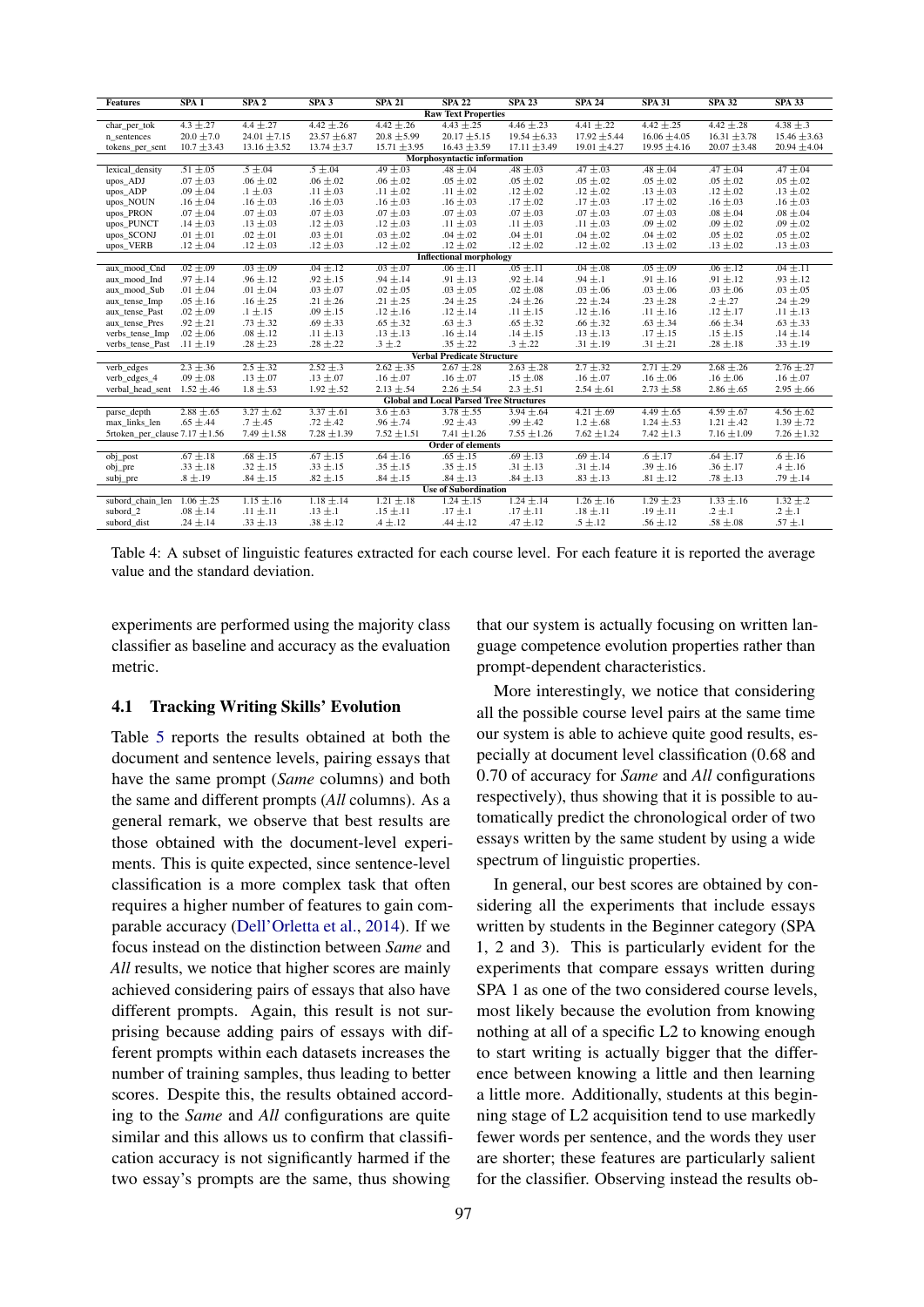<span id="page-6-0"></span>

| <b>Course Levels</b> | <b>Documents</b>   |                |              |                | <b>Sentences</b> |                |              |                |
|----------------------|--------------------|----------------|--------------|----------------|------------------|----------------|--------------|----------------|
|                      | <b>Same</b><br>All |                | <b>Same</b>  |                | All              |                |              |                |
|                      | <b>Score</b>       | <b>Samples</b> | <b>Score</b> | <b>Samples</b> | <b>Score</b>     | <b>Samples</b> | <b>Score</b> | <b>Samples</b> |
| All Levels           | 0.68               | 2,208          | 0.7          | 5,536          | 0.59             | 1,047,156      | 0.61         | 2,570,366      |
| SPA 1 - SPA 2        | 0.88               | 280            | 0.9          | 624            | 0.7              | 143,660        | 0.71         | 316,264        |
| SPA 1 - SPA 3        | 0.97               | 178            | 0.95         | 440            | 0.75             | 85,032         | 0.75         | 209,048        |
| SPA 1 - SPA 21       | #                  | #              | 0.91         | 116            | 0.61             | 14,298         | 0.7          | 46,738         |
| SPA 2 - SPA 3        | 0.62               | 528            | 0.62         | 1,192          | 0.56             | 323,332        | 0.56         | 724,400        |
| SPA 2 - SPA 21       | 0.61               | 62             | 0.61         | 188            | 0.57             | 35,754         | 0.58         | 104,442        |
| SPA 2 - SPA 22       | #                  | #              | 0.59         | 68             | 0.55             | 8,048          | 0.63         | 29,670         |
| SPA 2 - SPA 23       | #                  | #              | 0.77         | 52             | #                | #              | 0.58         | 27,420         |
| SPA 3 - SPA 21       | 0.59               | 158            | 0.55         | 364            | 0.53             | 82,104         | 0.54         | 190,596        |
| SPA 3 - SPA 22       | 0.61               | 64             | 0.58         | 186            | 0.54             | 31,886         | 0.6          | 93,486         |
| SPA 3 - SPA 23       | #                  | #              | 0.89         | 106            | 0.59             | 13,404         | 0.59         | 45,804         |
| SPA 3 - SPA 24       | #                  | #              | #            | #              | #                | #              | 0.68         | 11,276         |
| SPA 21 - SPA 22      | 0.59               | 132            | 0.62         | 302            | 0.52             | 57,326         | 0.54         | 132,454        |
| SPA 21 - SPA 23      | 0.52               | 58             | 0.74         | 154            | 0.54             | 27,038         | 0.57         | 67,634         |
| SPA 21 - SPA 24      | #                  | #              | 0.7          | 92             | 0.47             | 9,268          | 0.56         | 35,384         |
| SPA 22 - SPA 23      | 0.71               | 76             | 0.69         | 186            | 0.55             | 35,272         | 0.56         | 79,168         |
| SPA 22 - SPA 24      | 0.69               | 158            | 0.73         | 164            | 0.5              | 23,446         | 0.56         | 66,184         |
| SPA 23 - SPA 24      | 0.45               | 168            | 0.49         | 386            | 0.48             | 61,654         | 0.49         | 137,786        |
| SPA 31 - SPA 32      | 0.8                | 100            | 0.63         | 212            | 0.55             | 27,608         | 0.55         | 57,790         |
| SPA 31 - SPA 33      | 0.52               | 100            | 0.53         | 198            | 0.51             | 24,830         | 0.48         | 48,990         |
| SPA 32 - SPA 33      | 0.54               | 96             | 0.59         | 256            | 0.5              | 24,154         | 0.55         | 66,466         |

Table 5: Classification results in terms of accuracy obtained both at document and sentence levels along with number of samples for each dataset. **Same** and **All** columns report the results obtained by pairing essays that have same prompt and both same and different prompts respectively. Since the labels within each dataset has been balanced, baseline accuracy is 0.50.

tained pairing student essays belonging to the other three course level categories (Intermediate, Composition and Heritage), we notice a considerable drop in classifier performance. For instance, if we compare essays written by students in the Composition category (SPA 23 - SPA 24) we can see that all the classification results are below the majority class baseline classifier. A possible reason might be that these two courses are specifically aimed at improving learners' writing skills, with an emphasis on academic writing in Spanish, thus involving specific properties, such as discourse-level characteristics, which are possibly not covered by our set of features.

#### 4.2 Understanding Linguistic Predictors

Beyond classification results, we were interested in understanding which typologies of linguistic phenomena are more important for solving the classification task and whether such properties correlate to the teaching curriculum. To better explore this second research question, we perform a feature ranking analysis along with the classification experiments, which allows us to establish a ranking of the most important features according to the different classification scenarios. That is, we evaluate the importance of each linguistic property by extracting and ranking the feature weights assigned by the LinearSVM. Table [6](#page-7-0) reports the feature rankings obtained with sentence-level classification results, including pairs of essays that have the same prompt (*Same* configuration). We considered in particular six different course level pairs which are mostly representative of different stages of writing development. The focus on sentence-level results rather than document-level allows capturing more finegrained linguistic phenomena.

Because the COWS-L2H corpus was collected from a single university with set curriculum, we are able to compare the features utilized by the LinearSVM with the course curriculum. We find that the feature rankings as obtained from the LinearSVM can in many cases be explained by differences in curriculum at each level. For example, from SPA 1 to SPA 2 the most important features used by the model are all related to verbal morphology, particularly morphology of auxiliary verbs. This can be explained by the fact that SPA 1 and 2 are the courses where students are introduced for the first time to the notions of verb tense and person. SPA 1 is focused on managing the idea of person and number in a tense that is not particularly difficult to understand for a speaker of English: the present tense. SPA 2, however, introduces the difficult difference between the three tenses in the past: imperfect, preterite and plus-perfect. This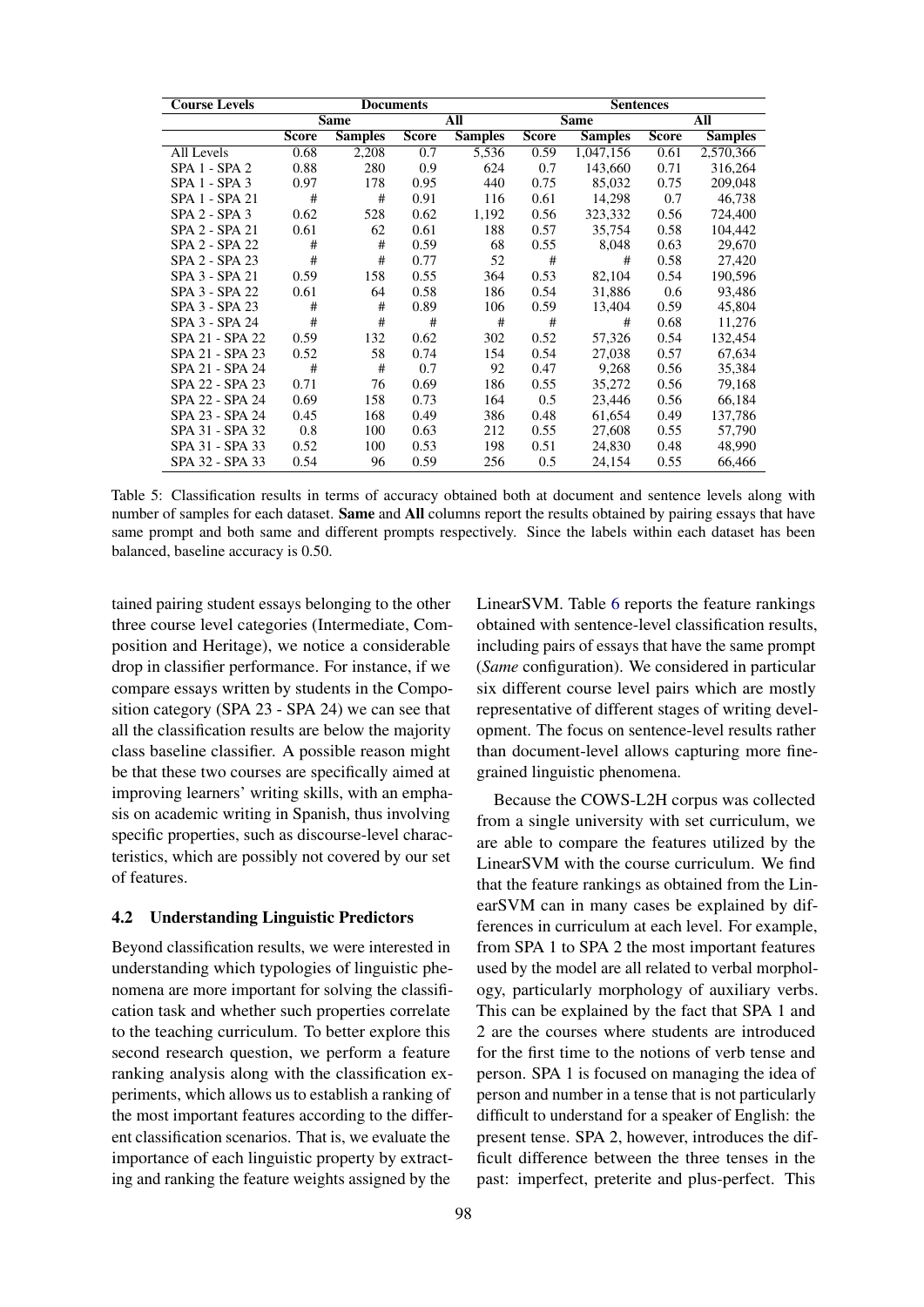<span id="page-7-0"></span>

| <b>SPA 1 - SPA 2</b>        | <b>SPA 1 - SPA 3</b>    | $SPA 2 - SPA 3$            | <b>SPA 3 - SPA 21</b> | SPA 22 - SPA 23 | <b>SPA 31 - SPA 32</b> |
|-----------------------------|-------------------------|----------------------------|-----------------------|-----------------|------------------------|
| aux mood Ind                | lexical density *       | aux tense dist Pres *      | lexical density       | upos_PUNCT      | upos $ADP^*$           |
| aux_tense_Pres *            | upos_ADP*               | aux mood Ind               | upos_DET              | dep_punct       | $dep\_case$ *          |
| aux_tense_Imp *             | upos VERB <sup>*</sup>  | aux tense Imp <sup>*</sup> | $dep\_punct$          | upos ADV        | verbal head sent       |
| aux_tense_Past *            | upos_NOUN *             | aux_tense_Past             | upos_VERB             | dep_advmod      | upos_PUNCT             |
| upos_ADP*                   | $\text{upos}\$ ADJ      | $dep\_punct*$              | aux_tense_Pres        | upos_CCONJ      | upos_PRON              |
| verbs_tense_Past *          | upos_PRON               | upos_PUNCT *               | $\text{upos}$ ADJ     | $dep_{cc}$ *    | dep_mark               |
| upos_VERB $*$               | dep det                 | $dep$ _nsubj $*$           | upos_NOUN             | upos_VERB       | dep_punct              |
| upos_INTJ $*$               | upos_PUNCT*             | $dep\_iobj$                | $dep$ _nsubj $*$      | dep_case        | aux_tense_Imp          |
| verbal head sent *          | upos PROPN              | upos PRON                  | upos_PRON             | aux form Part   | verbs_tense_Pres       |
| verbs_tense_Imp *           | $dep\_case$ *           | verbal head sent *         | upos_SCONJ            | upos ADP        | subord dist            |
| $\text{upos}\_\text{ADI} *$ | upos_SCONJ *            | $dep_{cop}$                | upos_ADV *            | dep_mark        | $dep_{cop}$            |
| ttr form                    | upos AUX                | subj_post $*$              | upos_PUNCT            | dep_compound    | $dep_{cc}$             |
| upos_PRON *                 | $dep\_punct*$           | aux form Fin               | aux form Fin          | upos_INTJ *     | lexical density        |
| upos_PROPN *                | subord dist *           | verbs_tense_Imp *          | $dep_{cc}$ *          | dep_nsubj *     | $\mu$ pos $\Delta$ UX  |
| upos PUNCT <sup>*</sup>     | upos CCONJ <sup>*</sup> | $\upmu$ pos_AUX            | aux_tense_Imp         | upos AUX        | upos_ADV               |

Table 6: Feature rankings obtained with sentence-level (*Same*) classification results for six different course level pairs. Features that vary in a statistically significant way with Wilcoxon Rank-Sum test are marked with \*.

fact explains why distribution of past tense main verbs (*verbs\_tense\_Past*) differs between essays written during SPA 1 and SPA 2. Additionally, SPA 2 introduces composed verb tenses that require an auxiliary. Specifically, the auxiliary verbs "haber", "estar", and "ser" are introduced in SPA 2 as part of the past tense forms. Thus, it is not surprising that the top four features used by our classifier for distinguishing between essays written in SPA 1 and SPA 2 are related to the use of auxiliary verbs.

Classification of essays written by students while enrolled in SPA 2 and SPA 3 also relies largely on differences in verbal morphology. While the distribution of present tense auxiliary verbs is the most important distinguishing feature, other compound verb tenses play a role at these levels. For example, differences in the distribution of imperfect auxiliary verbs (*aux\_tense\_Imp*) may be explained by the use of the pluperfect tense.

Between SPA 1 and SPA 3, the most important discriminating feature is lexical density. While there is no specific focus on lexical density in the course curriculum, this feature is a natural extension of increasing sentence complexity. [David](#page-8-9)[son et al.](#page-8-9) [\(2019\)](#page-8-9) shows that as students progress through the Spanish course sequence, lexical density tends to decrease due to the increased use of function words in more complex sentences. Additionally, one of the final items covered in the SPA 1 curriculum is the use of the prepositions "por" and "para". Also, at all three beginning levels students are taught to use prepositions in constructing more complex sentence structures. This may explain why preposition usage (*upos\_ADP*) is a key discriminating feature between essays written in

SPA 1 and SPA2, as well as between SPA 1 and SPA 3. The prominence of this feature indicates that students are learning to more confidently use prepositions as their writing skills develop. The fact that (*upos\_ADP*) is not a key discriminating feature between SPA 2 and SPA3 indicates that these changes are occurring primarily at the SPA 2 level, which accords with the course curriculum.

In spite of the still reasonable accuracy in discriminating more advanced levels, making a direct connection between the features used by the SVM and the course curriculum becomes more difficult. At these more advanced levels students have developed an individual writing style which results in a more complex relationship between the curriculum and the syntax used by students. At the SPA 3 - SPA 21 interval, the only three features which vary in a statistically significant way are the distributions of nominal subjects (*dep\_nsubj*), adverbs (*upos\_ADV*), and coordinating conjunctions (*dep\_cc*). While the increased use of adverbs may be seen as a general sign of increased writing complexity, coordinating conjunctions are taught explicitly during SPA 3. Conjunctions are also practiced intensively during both SPA 21 and SPA 22 explaining their importance as a discriminating feature between these levels.

One of the clearest connections between curriculum and the features used by the LinearSVM occurs at the Heritage levels SPA 31 and SPA 32. Heritage learners of Spanish raised in an English-dominant country are known to use "English-like" prepositions in Spanish. For example, [Pascual y Cabo](#page-8-10) [and Soler](#page-8-10) [\(2015\)](#page-8-10) report on preposition stranding (which is grammatical in English by ungrammatical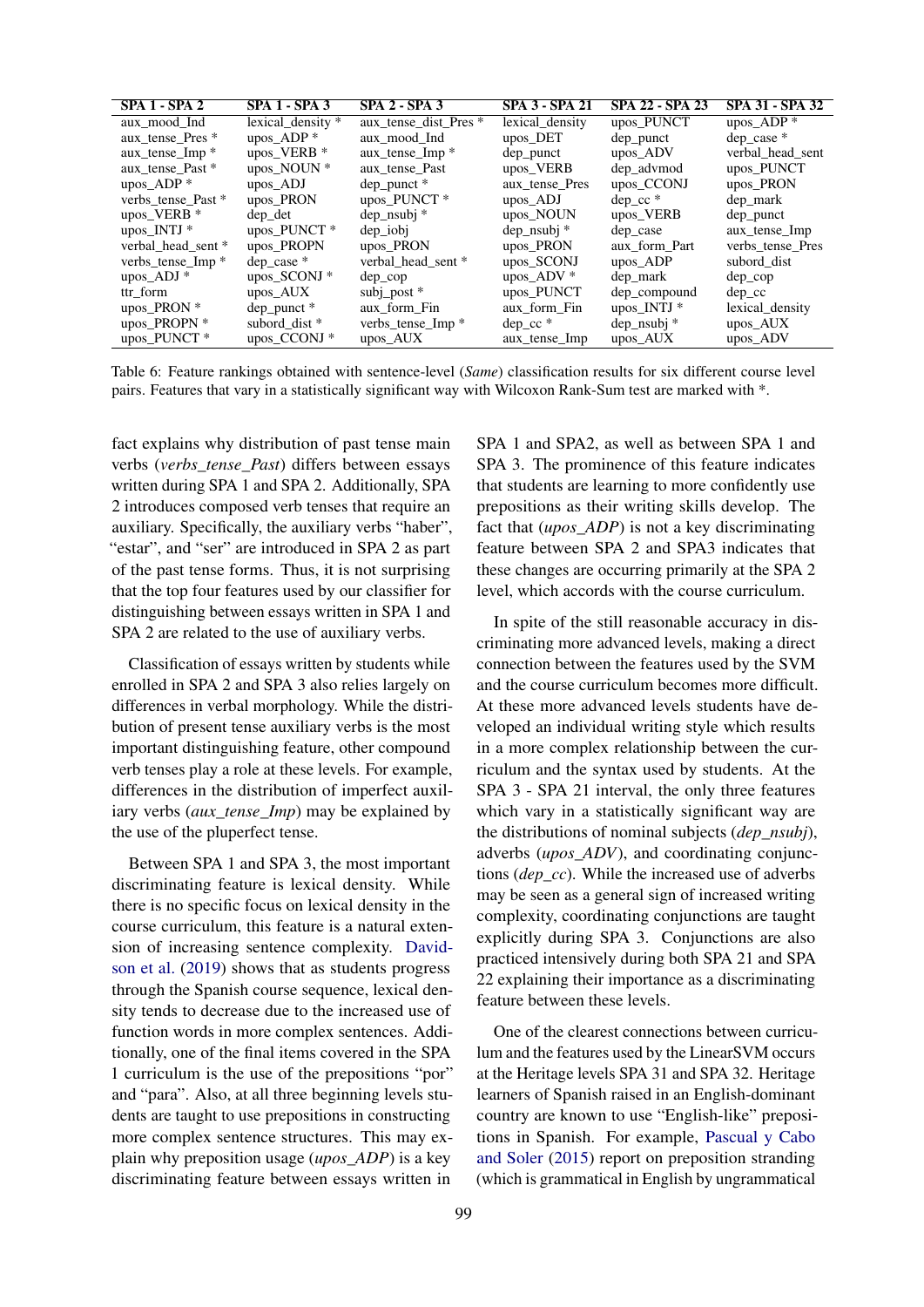in Spanish) among Heritage speakers of Spanish in the United States. We find that distributional differences in the use of prepositions, represented by the features *upos\_ADP* and *dep\_case*, is the key distinguishing feature between essays written by the same student during SPA 31 and SPA 32. This difference indicates that students are learning to use prepositions in a more "Spanish-like" manner, which is one of the major areas of feedback which instructors provide to Heritage students.

# 5 Conclusion

We present a first study aimed at modeling the evolution of written language competence in Spanish as a Second and Heritage Language, using data from the COWS-L2H Corpus. We have described a rich set of linguistic features automatically extracted from student writing, and have demonstrated that it is possible to automatically predict the relative order of two essays written by the same student at different course levels using these features, especially when considering students enrolled in beginner-level Spanish courses. Finally, we have shown that the linguistic features most important in predicting essay order often reflect the explicit instruction that students receive during each course.

This work can help instructors and language researchers better understand the specific linguistic factors which contribute to improved writing proficiency. Additionally, the appearance of features in the LinearSVM ranking helps clarify the effect of instruction on writing performance, specifically on effects such as the known delay between students being taught a concept and that concept appearing in the students' writing. We also believe that this work may contribute to the development of better language assessment and placement tools.

In future work we intend to explore the influence of student L1 on feature rankings, as L1 (and L2) transfer and interference effects may influence the rate at which students acquire specific linguistic features. Additionally we plan to conduct a crosslingual analysis, investigating how the feature rankings we see in Spanish writing development relate to those seen in the acquisition of other languages.

# Acknowledgments

Reported research started in the framework of a Short Term Mobility program of international exchanges funded by CNR. This work was also funded in part by the UC Davis Grant for Collaborative Interdisciplinary Research and by a gift from Microsoft Azure.

#### References

- <span id="page-8-4"></span>Robert J Blake and Eve C Zyzik. 2016. *El espanol y la linguistica aplicada*. Georgetown University Press.
- <span id="page-8-6"></span>Dominique Brunato, Andrea Cimino, Felice Giulia Venturi, and Simonetta Montemagni. 2020. [Profiling-ud: a tool for linguis](https://www.aclweb.org/anthology/2020.lrec-1.883)[tic profiling of texts.](https://www.aclweb.org/anthology/2020.lrec-1.883) In *Proceedings of The 12th Language Resources and Evaluation Conference*, pages 7147–7153, Marseille, France. European Language Resources Association.
- <span id="page-8-2"></span>Bram Bulté and Alex Housen. 2012. Defining and operationalising L2 complexity. *Dimensions of L2 performance and proficiency: Complexity, accuracy and fluency in SLA*, pages 23–46.
- <span id="page-8-3"></span>Bram Bulté and Alex Housen. 2014. Conceptualizing and measuring short-term changes in L2 writing complexity. *Journal of second language writing*, 26:42–65.
- <span id="page-8-10"></span>Diego Pascual y Cabo and Inmaculada Soler. 2015. Preposition Stranding in Spanish as a Heritage Language. *Heritage Language Journal*, 12:186–209.
- <span id="page-8-8"></span>A. Cimino, F. Dell'Orletta, D. Brunato, and G. Venturi. 2018. Sentences and Documents in Native Language Identification. In *Proceedings of 5th Italian Conference on Computational Linguistics (CLiC-it)*, pages 1–6, Turin.
- <span id="page-8-7"></span>A. Cimino, M. Wieling, F. Dell'Orletta, S. Montemagni, and G. Venturi. 2017. Identifying Predictive Features for Textual Genre Classification: the Key Role of Syntax. In *Proceedings of 4th Italian Conference on Computational Linguistics (CLiC-it)*, pages 1–6, Rome.
- <span id="page-8-0"></span>Scott Crossley. 2020. Linguistic features in writing quality and development: An overview. *Journal of Writing Research*.
- <span id="page-8-1"></span>Scott A Crossley and Danielle S McNamara. 2012. Predicting second language writing proficiency: The roles of cohesion and linguistic sophistication. *Journal of Research in Reading*, 35(2):115–135.
- <span id="page-8-9"></span>Sam Davidson, Aaron Yamada, Agustina Carando, Kenji Sagae, and Claudia Sánchez Gutiérrez. 2019. Word use and lexical diversity in second language learners and heritage speakers of spanish: A corpus study. In *American Association for Applied Linguistics*.
- <span id="page-8-5"></span>Sam Davidson, Aaron Yamada, Paloma Fernandez Mira, Agustina Carando, Claudia H. Sanchez Gutierrez, and Kenji Sagae. 2020. [Devel](https://www.aclweb.org/anthology/2020.lrec-1.894)[oping nlp tools with a new corpus of learner spanish.](https://www.aclweb.org/anthology/2020.lrec-1.894)